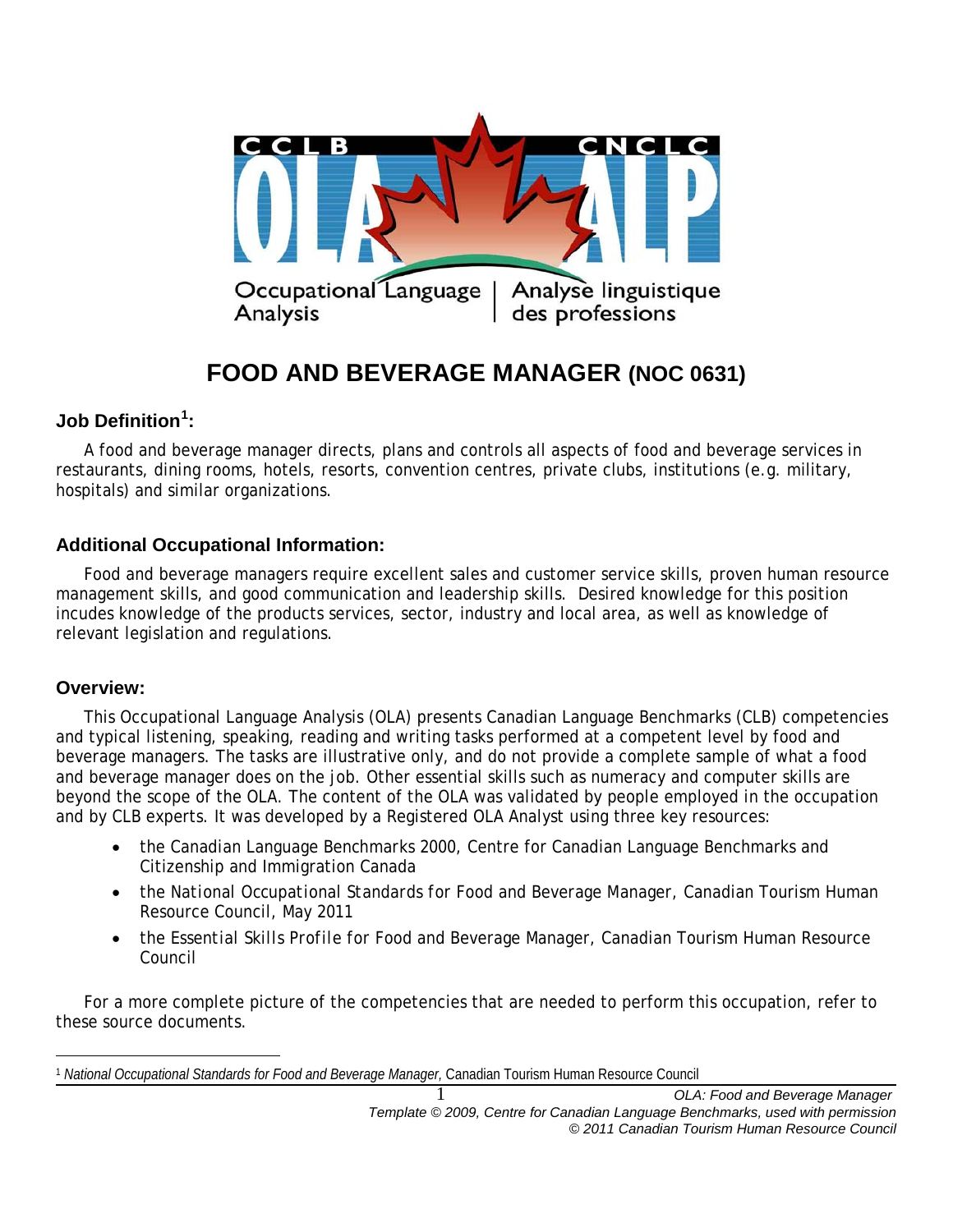## **How to Read this Occupational Language Analysis:**

The titles, numbers and sequence of categories are based on the *Canadian Language Benchmarks 2000*, which address four major skill areas Speaking, Listening, Reading and Writing. CLB competencies (language descriptors) are entered at the left margin and followed by a number indicating the benchmark level (1 – 12) for each competency. Sample occupational tasks (work/task descriptors)drawn from the Essential Skills Profile or the National Occupational Standards are indented and italicized underneath each competency and referenced to their source, as follows:

| <b>Task Source</b>                       | Reference                                          | Example                                                                               |
|------------------------------------------|----------------------------------------------------|---------------------------------------------------------------------------------------|
| <b>Essential Skills Profile</b>          | $ES +$ the first letters of the profile<br>section | (ES-DU) = Essential Skills Profile, Document Use section                              |
| <b>National Occupational</b><br>Standard | $NOS +$ the section/subsection                     | (NOS-A2.1) = National Occupational Standard, Major<br>Category A, Skill 2; Subskill 1 |

# **Comparative Ratings:**

The following chart compares typical and most complex essential skills ratings for food and beverage managers, based on the Essential Skills Profile, to the corresponding range of CLB ratings, as suggested in *Relating Canadian Language Benchmarks to Essential Skills: A Comparative Framework[2](#page-1-0)* . These are general ranges and there may be some language tasks thatfall outside of this range.

| <b>Skill Area</b> | <b>Typical</b>          |            | <b>Most Complex</b>     |            |
|-------------------|-------------------------|------------|-------------------------|------------|
|                   | <b>Essential Skills</b> | <b>CLB</b> | <b>Essential Skills</b> | <b>CLB</b> |
| Speaking          | $2 - 3$                 | 6 - 10     |                         | $9 - 10$   |
| Listening         | $2 - 3$                 | 7 - 10     |                         | $9 - 10$   |
| Reading           | $2 - 4$                 | 6 - 10     |                         | 10         |
| Writing           | - 4                     | 4.9        |                         |            |

# **Common Conditions of Communication:**

| Condition | <b>Description</b>                                                                                                                                                                    |
|-----------|---------------------------------------------------------------------------------------------------------------------------------------------------------------------------------------|
| Purpose   | - taking/giving direction or information; working as part of a team, providing customer service;<br>marketing/selling; advising/consulting; teaching/leading/directing; documentation |
| Audience  | - one-on-one; group interaction; delivery/service personnel; customers; co-workers and staff;<br>supervisors and employers; clients, inspector, regulators, authorities               |
| Context   | - varied in type, pace and environment; high stress levels                                                                                                                            |
| Topic     | - familiar and repetitive tasks; personal/non-personal; simple and complex; detailed; concrete<br>and abstract                                                                        |
| Mode      | - face-to-face, in person, by telephone and/or radio, or by computer                                                                                                                  |

<span id="page-1-0"></span><sup>2</sup> *Relating Canadian Language Benchmarks to Essential Skills: A Comparative Framework*; Centre for Canadian Language Benchmarks, 2005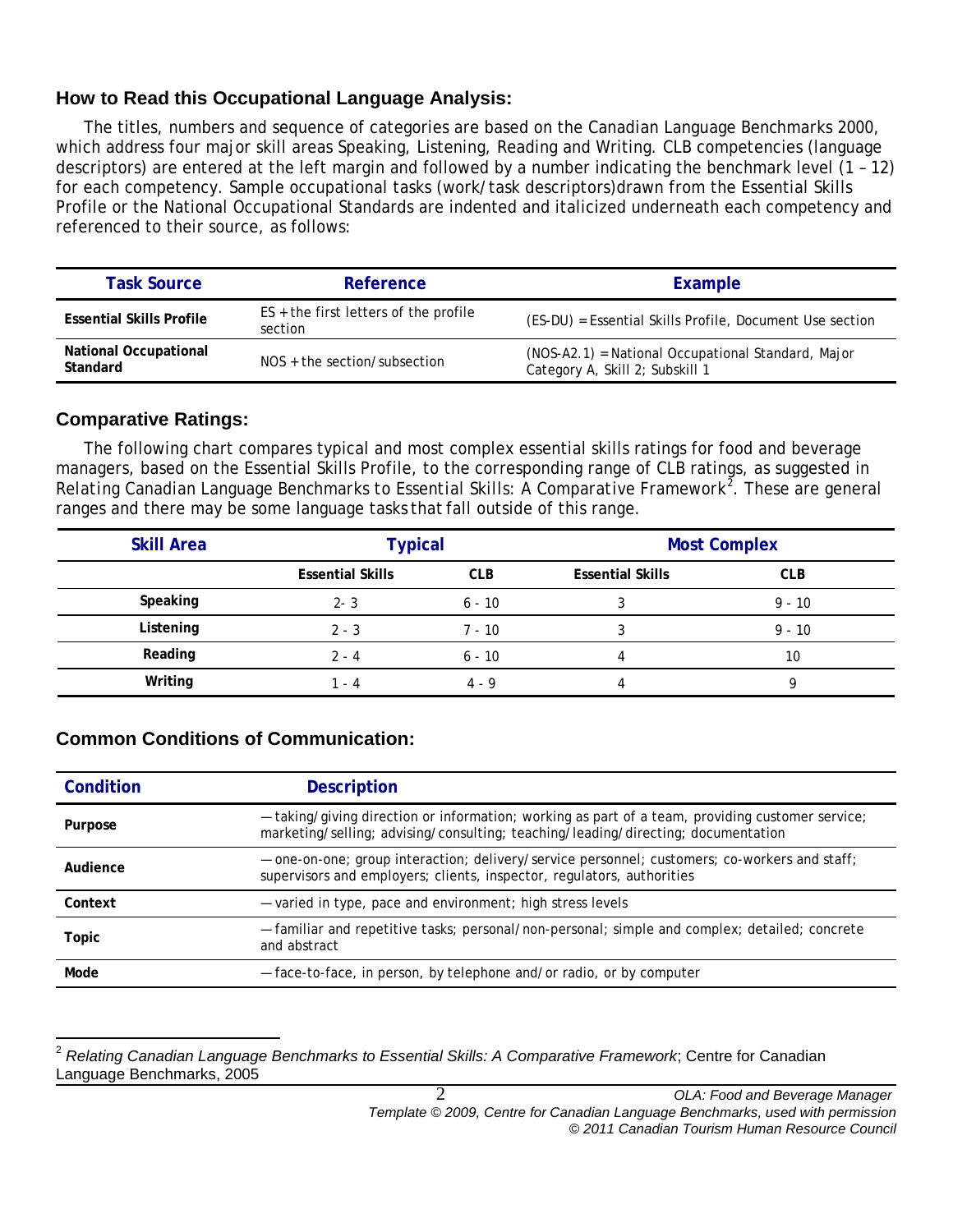# **I. Social Interaction**

# **Interpersonal Competencies**

#### **Greet, introduce self and ask about the other person. (CLB 3)**

- *establish eye contact, acknowledge guests (NOS-A1.1)*
- *greet people warmly, use individual's name when possible (NOS-A1.1)*

## **Leave a short simple message. (CLB 4)**

- *when leaving brackets, provide all required information (NOS-A3.2)*
- *use voice mail (NOS-A3.2)*

# **Extend, accept or decline an invitation or offer. (CLB 5)**

*invite key staff, e.g. other managers, senior kitchen and serving staff [to menu tastings] (NOS-D15.1)*

# **Express and respond to compliments or congratulations. (CLB 5)**

*provide feedback to staff, e.g. praise them for handling of situation (NOS-A4.2)*

# **Open, maintain and close a short routine formal conversation. (CLB 6)**

- *network with industry professionals (NOS-A1.5)*
- *deliver verbal messages: speak clearly and loudly enough to be heard, use appropriate tone of voice, use professional, uncomplicated language, adjust timing, location and personal style as needed, consider impact of message, ensure message is clear, concise and complete (NOS-A3.1)*
- *contact applicants about status of their (job) applications (NOS-E16.3)*

*check references of top-ranking applicants; verify information gathered in interview, ask standard questions (NOS-E16.5)*

# **Express/respond to apology, regrets and excuses. (CLB 6)**

*empathize with guest: apologize for inconvenience, thank guest for voicing concern or complaint (NOS-A4.2)*

# **Express and respond to gratitude, appreciation, complaint, disappointment, dissatisfaction, satisfaction and hope. (CLB 7)**

- *speak positively about industry, its trends and growth opportunities (NOS-A2.1)*
- *respond to message appropriately, e.g. empathize, offer suggestions (NOS-A3.1)*
- *check in with guests, e.g. stop at their table to ask about service and meal (NOS-A4.1)*
- *handle concerns and complaints…acknowledge concern or complaint as soon as possible (NOS-A4.2)*
- *conduct discussion with dissatisfied guest away from other guests, if possible (NOS-A4.2)*
- respond to quest's concern or complaint, for example: provide explanation if possible, notify quest of action to be taken (NOS-A4.2)
- *encourage guest to return (NOS-A4.2)*
- *inform employees of comments received from convenor (NOS-B12.4)*

# **Conversation Management**

# **Encourage conversation by adding supportive comments. (CLB 6)**

*engage guests, e.g. develop conversation to put them at ease (NOS-A4.1)*

# **Confirm own comprehension. (CLB 7)**

- *confirm understanding, e.g. paraphrase, ask questions (NOS-A3.1)*
- *obtain facts from guest and staff: ask open-ended questions, ask for all points of view (NOS-A4.2)*
- *confirm: food and beverage specials for day, product shortages, back orders (NOS-B11.2)*

# **Manage conversation. Check comprehension. (CLB 8)**

- *confirm employee's willingness to accept additional responsibility (NOS-A2.3)*
- *confirm understanding, e.g. observe listener's behaviour, ask questions, clarify message as necessary, e.g. repeat, rephrase, show by example (NOS-A3.1)*
- *confirm [record of head count] with convenor (NOS-B12.3)*
- *confirm menu item selections with chef (NOS-D15.1)*
- *confirm times with [interview] applicants (NOS-E16.4)*

# **Encourage others to participate. (CLB 8)**

*identify possible solutions…ask for guest's input (NOS-A4.2)*

3 *OLA: Food and Beverage Manager Template © 2009, Centre for Canadian Language Benchmarks, used with permission*

*© 2011 Canadian Tourism Human Resource Council*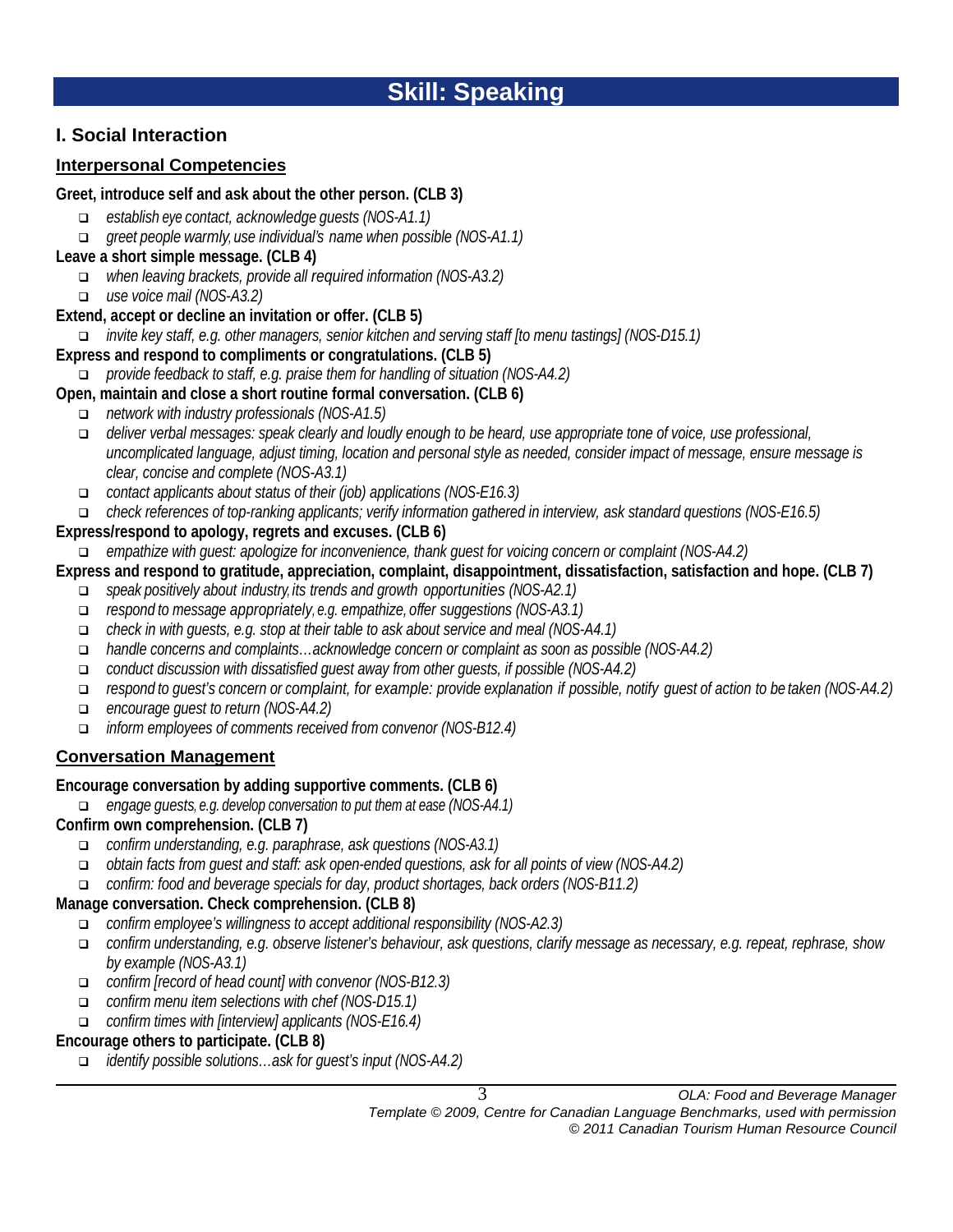#### **Contribute to/co-manage a discussion or debate in a small formal group (work meeting, seminar). (CLB 9)**

 *lead discussions at staff meetings. For example, they lead discussions about topics such as staff schedules, customer service and changes to policies, procedures, operations and facilities. They congratulate workers for their achievements and promotions. They also brainstorm solutions to problems such as staff shortages. (ES-OC)*

# **Lead/chair a discussion or a debate in a formal group. (CLB 11)**

- *communicate policies and procedures to staff, e.g. hold staff meeting to explain [cash handling] details (NOS-B8.3) communicate safe work practices to staff, e.g. discuss at staff meetings (NOS-C14.1)*
- **Recognize and prevent conflict-escalating language behaviour by reframing negative statements. (CLB 11)**
	- *mediate disagreement without taking sides (NOS-A1.1)*

# **Phone Competencies**

#### **Answer the phone briefly according to the situation. (CLB 5)**

- *(communicate with) two-way radio (ES-OC)*
- *answer promptly, e.g.within three rings, identify organization and oneself, speak clearly and pleasantly, greet caller, using name if known, provide requested information or transfer call to someone who can help (NOS-A3.2)*

# **II. Instructions**

**Give short, one- to two-clause directions relating to movement and position in space. (CLB 3)**

*direct emergency personnel to location of emergency upon their arrival (NOS-C14.2)*

**Give sets of simple everyday instructions and directions. (CLB 4)**

*communicate that keys can only be duplicated with permission (NOS-C14.5)* 

#### **Give an extended set of sequentially presented simple clause instructions/directions on daily routine actions. (CLB 5)**

- *assign job tasks to co-workers such as chefs, cooks, waiters, bartenders and food service supervisors (ES-TS)*
- *(assign) tasks to co-workers such as chefs, cooks, waiters, bar tenders and food service supervisors (ES-TS)*
- *assign routine…or unusual tasks to other workers (ES-WWO)*
- *delegate tasks (NOS-A2.1)*
- *reassign duties (NOS-B12.3)*

#### **Give a set of instructions dealing with simple daily actions and routines where the steps are not presented as a point-form sequence of single clauses. (CLB 6)**

- *give directions to workers and discuss ongoing tasks with them. For example, restaurant managers discuss menus with chefs and notify serving staff of out-of-stock menu items (ES-OC)*
- *direct and lead food service supervisors, chefs, cooks and serving staff [to coordinate and integrate job tasks] (ES-TS)*
- *communicate team goals (NOS-A2.1)*

#### **Give clear instructions and directions related to moderately complex familiar technical and non-technical tasks. (CLB 7)**

- *communicate environmental policies to staff and guests (NOS-B9.5)*
- *communicate [function] activities and arrangements to employees (NOS-B12.2)*

# **III. Suasion (Getting Things Done)**

#### **Ask for, offer, and accept assistance. (CLB 3)**

*ask co-workers for assistance or call authorized repair technician (ES-TS)*

- **Request, accept or reject goods or services, assistance or offer in a service or sales situation. (CLB 4)**
	- *contact successful vendor to order equipment (NOS-B9.2)*
	- *place order(s) [to maintain inventory and order products] (NOS-B10.2; B10.3)*

#### **Call for emergency assistance. (CLB 5)**

- *contact proper authorities if guest becomes violent or abusive (NOS-A4.2)*
- *report emergency: contact emergency personnel or delegate to responsible individual, provide requested information, e.g. nature of emergency, location (NOS-C14.2)*

#### **Make a simple formal suggestion; provide reason. (CLB 6)**

- *ask chefs or purchasers to seek refunds from suppliers (ES-TS)*
- *obtain approval [of action plan] from management, if required (NOS-B5.2)*

4 *OLA: Food and Beverage Manager*

*Template © 2009, Centre for Canadian Language Benchmarks, used with permission © 2011 Canadian Tourism Human Resource Council*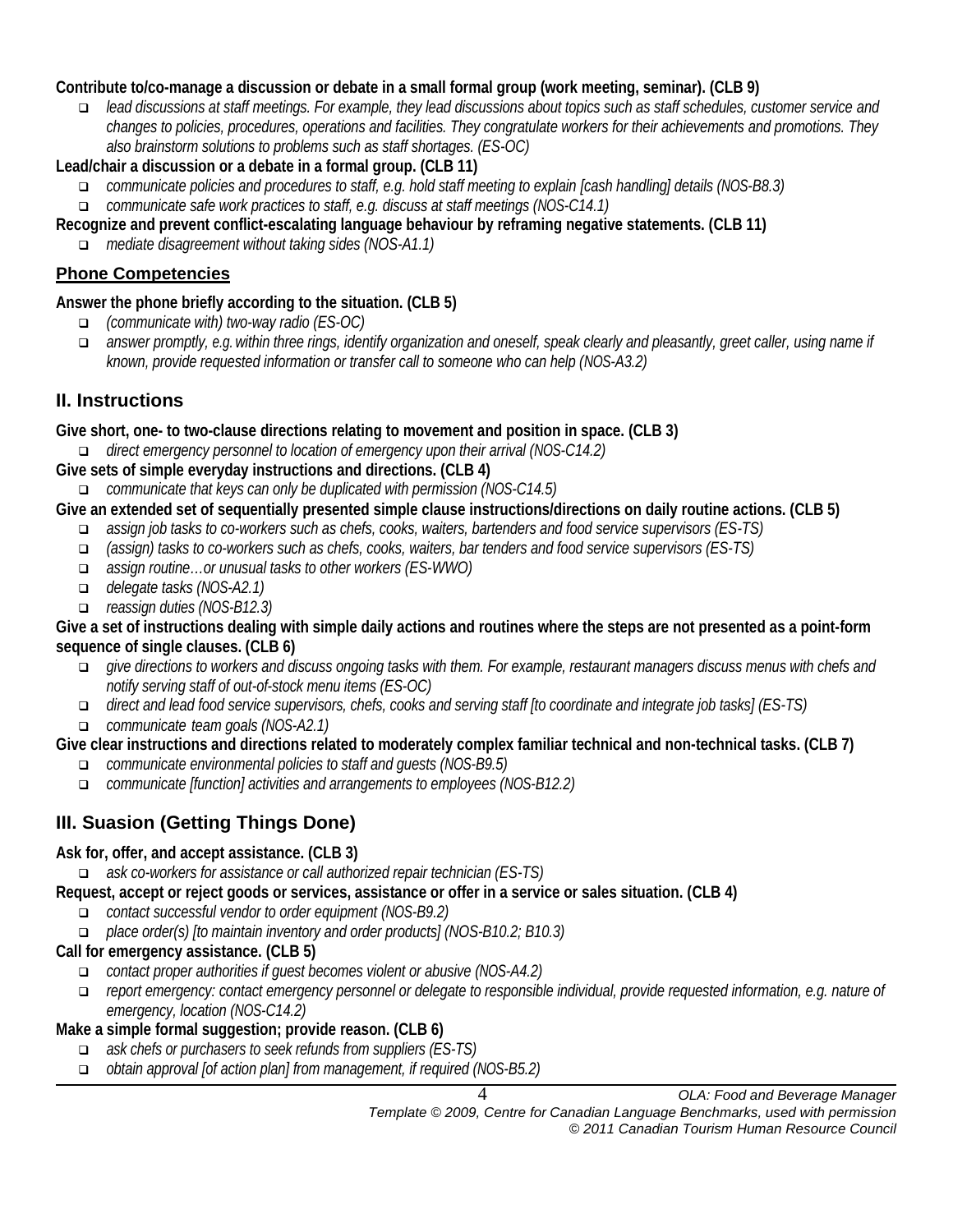- *make recommendations for improvement [to action plans] (NOS-B5.3)*
- *obtain approval [of employee handbook input] from management team (NOS-B6.3)*
- *obtain approval for [equipment] purchase (NOS-B9.2)*
- *encourage staff to take initiative and work as a team to implement environmental policies (NOS-B9.5)*
- *invite suppliers to take back and reuse crated, pallets and other packaging (NOS-B9.5)*
- *encourage and motivate staff [to follow opening procedures] (NOS-B11.2)*
- *encourage employee to assess own performance (NOS-E18.3)*
- *encourage employees to participate in problem-solving (NOS-E20.1)*

#### **Make a verbal request for an item. (CLB 6)**

*request quotes from vendors who meet specifications (NOS-B9.2)* 

#### **Request a word. Ask for and respond to recommendations or advice. (CLB 7)**

- *seek and respond to staff suggestions and concerns (NOS-A2.1)*
- *identify topics to be discussed…seek input from staff (NOS-A3.3)*
- *seek input from employees on [action] plan (NOS-B5.2)*
- *seek input from staff and management team [on policies and procedures, employee handbook and marketing activities] (NOS-B6.2; B6.3; D15.4)*
- *seek input from management team [on budget and employee performance] (NOS-B8.1; E18.3)*
- *seek feedback from staff about function (NOS-B12.4)*
- *consult with culinary team to: review strengths and weaknesses of menu items, discuss ideas for new menu items (NOS-D15.1)*

#### **Make an extended suggestion on how to solve an immediate problem or make an improvement. (CLB 7)**

- *offer compensation to encourage customers to return [in response to complaints from customers] (ES-TS)*
- *make suggestions on improving work processes (ES-WWO)*
- *contact convenor: check satisfaction, respond to convenor's comments, e.g. thank convenor, resolve complaint (NOS-B12.4)*
- *coach staff…clarify expectations…provide feedback on desired and undesired behaviours; give feedback to employees as soon as possible, depending on situation; reinforce desired behaviours, e.g. say, "You performed that task very well."; correct undesired behaviours: specify what they did and should have done instead in a positive manner…offer praise in public and constructive criticism in private...adjust communication style to suit his/her preferences…provide feedback on how to handle situation next time (NOS-E18.1)*
- *provide coaching and counselling if appropriate [to handle performance problems] (NOS-E18.2)*

#### **Indicate problems and solutions in a familiar area. (CLB 8)**

- *meet with workers involved to discuss the underlying reasons for substandard work and remind them of employment requirements (ES-TS)*
- *deal with other workers' grievances or complaints (ES-WWO)*

#### **Propose/recommend that certain changes be made in a familiar area. (CLB 8)**

- *negotiate prices and coordinate deliveries of products with suppliers and customer. For example, they may negotiate prices of highvolume food and beverage item with suppliers…Hotel food and beverage managers negotiate prices and dates with customers for the use of facilities for banquets and receptions. (ES-OC)*
- *may recommend improvements to products, services and facilities as a result of their assessments (ES-TS)*
- *[verbally] make recommendations to ensure budget goals are met in relevant area (NOS-B8.2)*
- *negotiate prices if appropriate [when ordering products] (NOS-B10.3)*
- *provide feedback [on menu tastings], make recommendations (NOS-D15.1)*

#### **Present a formal proposal outlining how the concern should be addressed and a persuasive argument to adopt it. (CLB 9)**

*participate in formal discussions about work processes or product improvement (ES-WWO)*

#### **Ask for agreement/commitment. (CLB 9)**

- *make job offer, outlining starting wage and benefits, etc.; contact next-most suitable applicant if selected applicant refuses (NOS-E16.5)*
- *ask employee to sign [disciplinary] document (NOS-E18.2)*

#### **Negotiate a contract/agreement. (CLB 12)**

*negotiate service contract (NOS-B9.4)*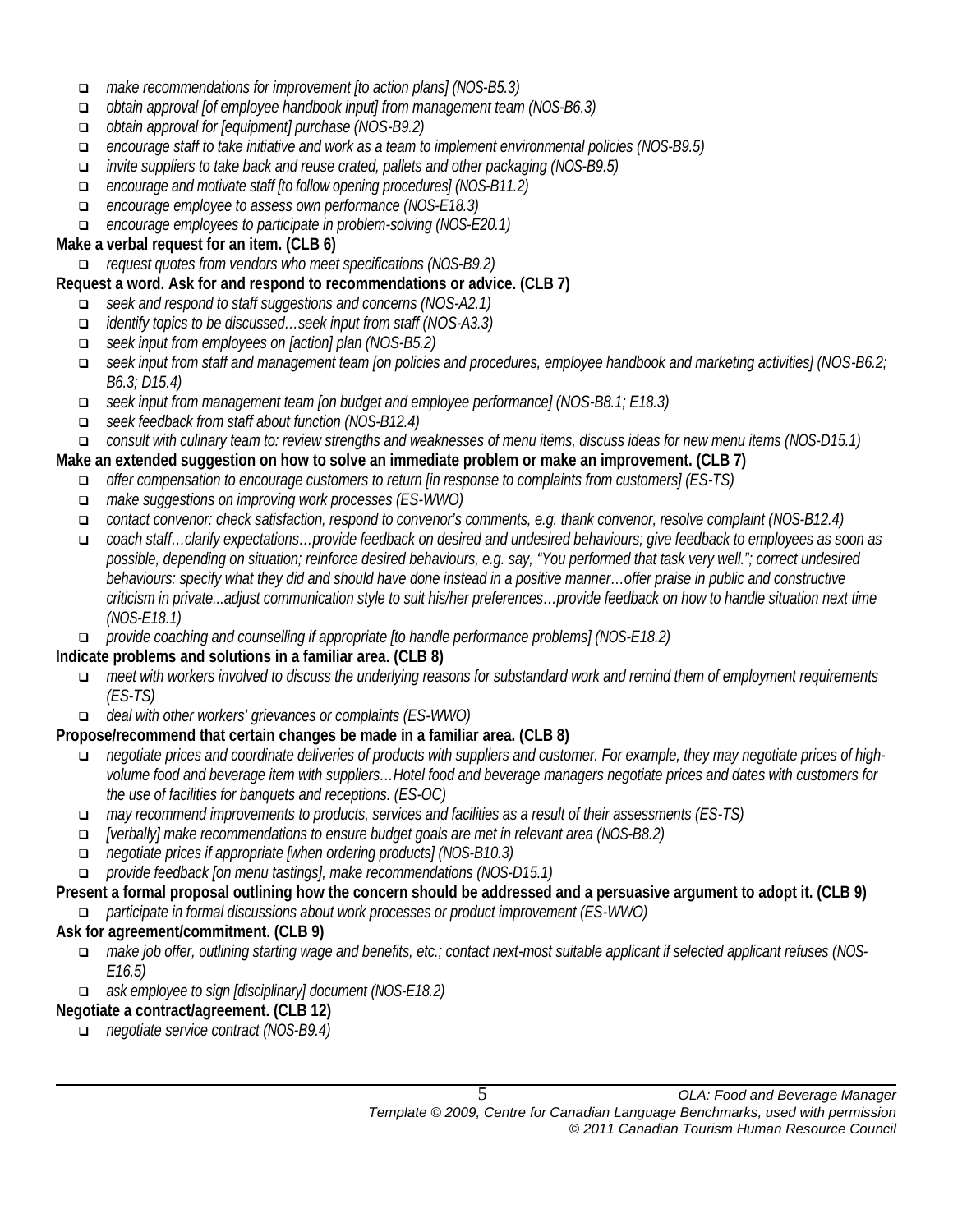# **IV. Information**

# **Presentations**

**Relate a sequence of events in the present, past or future. (CLB 5)**

- *notify others who may be affected [by a dismissal, layoff or resignation] (NOS-E19.1; E19.2; E19.3)*
- *record announcement that is concise and professional (NOS-A3.2)*
- **Tell a detailed story/report an incident (CLB 5)**

*report [environmentally sustainable] activities to staff and management team (NOS-B9.5)*

# **Describe a daily routine. (CLB 5)**

- *inform other workers or demonstrate to them how tasks are performed (ES-WWO)*
- *outline expectations, e.g. time or date of completion, desired results: confirm delegate understands task (NOS-A2.3)*
- *notify staff members of [schedule] changes made after posting (NOS-B11.1)*
- *notify staff members of any required changes in [security] procedure (NOS-C14.5)*

# **Relate a detailed sequence of events from the past; tell a detailed story, including reasons and consequences. (CLB 6)**

- *share achievements, issues, problems and solutions with management team and staff (NOS-A2.2)*
- *report [budget] discrepancies to immediate supervisor (NOS-B8.2)*
- *monitor receiving procedures…reporting irregularities to appropriate staff (NOS-B10.4)*
- *make recommendations to employee's supervisor [after training session] (NOS-E17.4)*

# **Tell a story, including a future scenario. (CLB 7)**

- *update announcement as required (NOS-A3.2)*
- *communicate risks associated with high-risk menu items to staff (NOS-C13.3)*

# **Describe, compare and contrast in detail two events, jobs or procedures. (CLB 7)**

- *orient new employees (ES-WWO)*
- *provide orientation to new staff…check employee's understanding of job functions: encourage questions from employee (NOS-E17.1)*
- *re-train staff for alternate position (NOS-E19.3)*

# **Describe a moderately complex process. (CLB 7)**

- *communicate [action] plan and goals to those involved (NOS-B5.3)*
- *demonstrate correct [bank] procedures to staff (NOS-B8.3)*
- *communicate [marketing] plan to staff and management team as required (NOS-D15.4)*

#### **Give a presentation to describe and explain a complex structure, system or process based on research. Use a diagram to support the explanations. (CLB 8)**

- *lead and facilitate training sessions. For example, restaurant managers may train their staff on a new technology to relay orders from front of restaurant to kitchen. They demonstrate procedures and facilitate discussions. They question trainees to ascertain their understanding of procedures. (ES-OC)*
- *train staff [in risk control, operational procedures, equipment breakdown procedures, sanitation standards of operation and food and beverage storage] (NOS-B7.1; B9.3; C13.1; C13.2)*
- *introduce staff to new menu, for example: conduct tastings…show proper presentation, review sales strategies, e.g. wine pairings (NOS-D15.2)*
- *conduct training sessions…inform employees about goals of training…review goals, activities and evaluation method, clarify purpose of training…put trainees at ease, e.g. minimize fear and lack of confidence, encourage questions, reinforce participation with positive feedback, supply information and demonstrate procedures, adjust pace to suit needs of trainees, offer opportunities to practice, provide immediate feedback on progress…test understanding of information, solicit feedback about content of training session and trainer (NOS-E17.4)*
- *provide training to designated in-house trainers that covers required skills and knowledge…demonstration skills, questioning skills, coaching skills, providing positive feedback, giving constructive feedback, conducting evaluations, encouraging learning (NOS-E17.5)*

# **Give a demonstration, briefing, oral report or position paper. Argue a point. (CLB 9)**

- *present plans to management team and staff (NOS-A2.1)*
- *present reports and recommendations regarding: operations, facility, staff development and performance, marketing activities, organizational plans (NOS-A3.5)*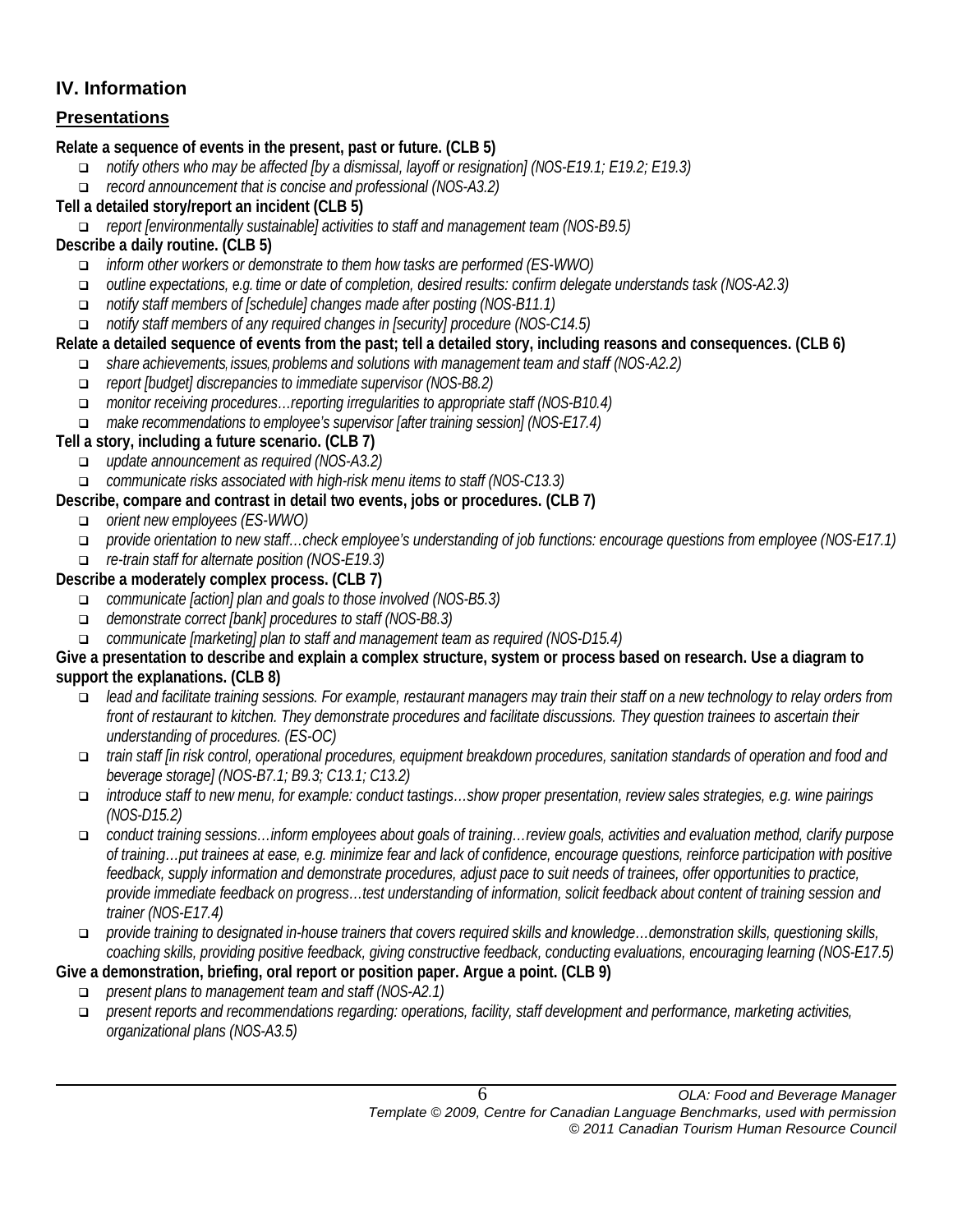## **Interaction One-on-One**

**Ask for and provide information related to routine daily activities (e.g., personal, family, others, work). (CLB 5)**

- *contact casual and on-call employees to check their availabilities (ES-TS)*
- *discuss personal or work issues away from guests (NOS-A1.1)*
- *ask for feedback, offer suggestions (NOS-A2.3)*
- *re-assign task, provide coaching (NOS-A2.3)*

# **Ask for and provide information in an interview related to daily activities. (CLB 6)**

- *conduct additional interviews if necessary (NOS-E16.5)*
- *conduct exit interview: determine reason for resignation (NOS-E19.3)*

**Ask for and provide detailed information related to personal needs, varied daily activities and routine work requirements. (CLB 7)**

- *meet with local officials, e.g. liquor or fire inspector (NOS-B7.2)*
- *contact municipal or regional authority [by telephone] (to determine how legislations applies to operation) (NOS-B7.3)*
- *liaise with local authorities: establish working relationships with local safety inspectors and municipal authorities (NOS-C14.1)*

**Ask for and/or provide detailed information related to personal needs, varied daily activities and routine work requirements. (CLB 8)**

- *provide advice to customers. For example, catering service managers provide advice to customers on the selection of menus for*  special events. They question customers to identify their preferences and budgets and to acquire information about particular dietary *requirements, food intolerances and allergies. They answer questions from customer and recommend menus to suit their needs. (ES-OC)*
- *interview potential candidates (ES-TS)*
- *conduct interview: greet applicant and put at ease…provide information about organization and job, solicit responses to questions…discuss mutual expectations…explain selection process, e.g. indicate when decision will be made, thank applicant (NOS-E16.4)*
- *advise employee of dismissal in private (NOS-E19.1)*
- *advise employee of layoff in private…state reason for layoff and effective date (NOS-E19.2)*
- *offer assistance, if applicable, e.g. counseling; provide feedback on employee's performance and efforts; ask for feedback and recommendations for improvement; discuss possibility of rehiring (NOS-E19.2)*
- *conduct exit interview… provide feedback on employee's performance and efforts, ask for feedback and recommendations for improvement (NOS-E19.3)*

#### **Provide, obtain and discuss detailed complex information and opinions with individuals in order to coordinate teamwork assignments/tasks. (CLB 9)**

- *discuss technical matters with co-workers, colleagues and suppliers. For example, banquet managers discuss promotional strategies and prices for banquet services with co-workers from other departments. They discuss new technologies for waste and energy management with co-workers, colleagues and suppliers. (ES-OC)*
- *confirm ability to meet requirements with chef (NOS-B12.1)*
- *communicate with convenor throughout function (NOS-B12.3)*

#### **Exchange/discuss detailed complex information to solve a problem, make a decision, supervise, motivate, discipline or evaluate performance. (CLB 11)**

- *discuss performance that is below standard: review organization's policies…agree on expectations and goals (NOS-E18.2)*
- *explain to employee why [disciplinary] action is warranted…review consequences of employee's actions, ask employee to respond…[give] oral warning…identify desirable behaviour for future (NOS-E18.2)*
- *conduct performance review…greet employee and put at ease; discuss present position and long-term goals…talk about changes in job description and new performance expectations; advise employee of changes to wages/salary, if necessary; ask employee to identify short-term goals…offer honest feedback and encouragement, e.g. positive reinforcement, constructive criticism: offer recommendations for improvement (NOS-E18.3)*
- *meet with employees and union representatives to discuss grievance (NOS-E20.2)*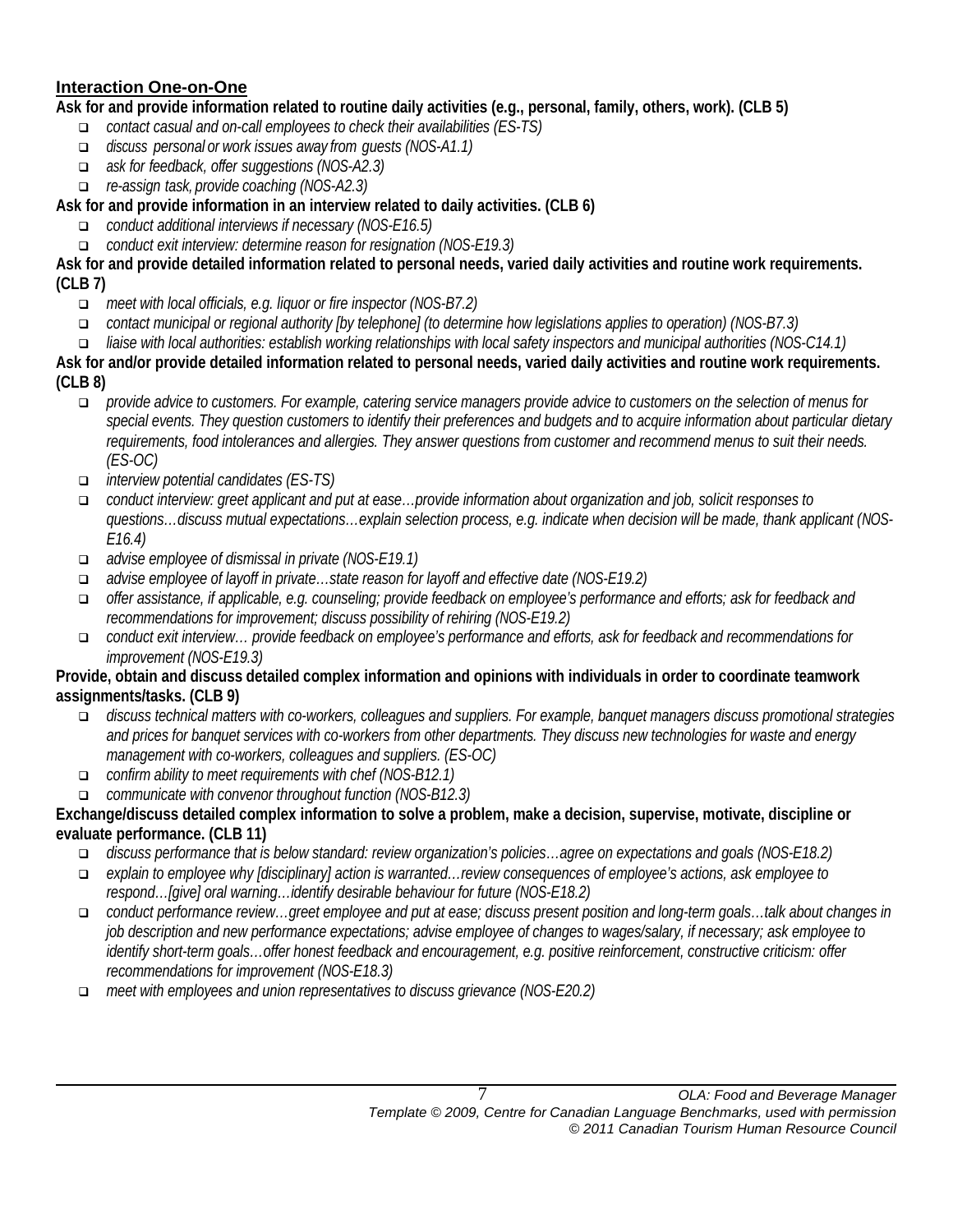#### **Interaction in a Group**

**Participate in a small group discussion/meeting on non-personal familiar topics and issues: express opinions, feelings, obligation, ability, certainty. (CLB 6)**

*share knowledge and expertise (NOS-A2.1)*

**Participate in a small group discussion/meeting: express opinions and feelings; qualify opinion, express reservations, approval and disapproval. (CLB 7)**

- *conduct meetings…facilitate discussion…keep conversation on topic, minimize disruption, encourage input from all participants (NOS-A3.4)*
- *hold staff briefing to cover, for example: menu items…motivation (NOS-B11.2)*
- *communicate with management team…invite feedback and discussion (NOS-A3.5)*
- **Participate in a debate/discussion/meeting on an abstract familiar topic or issue. (CLB 8)**
	- *communicate [professional development] plans and seek input from management team (NOS-A1.5)*
	- *discuss ideas with management team (NOS-B5.1)*
	- *discuss [how technology could benefit organization] with staff, management team and suppliers (NOS-B9.1)*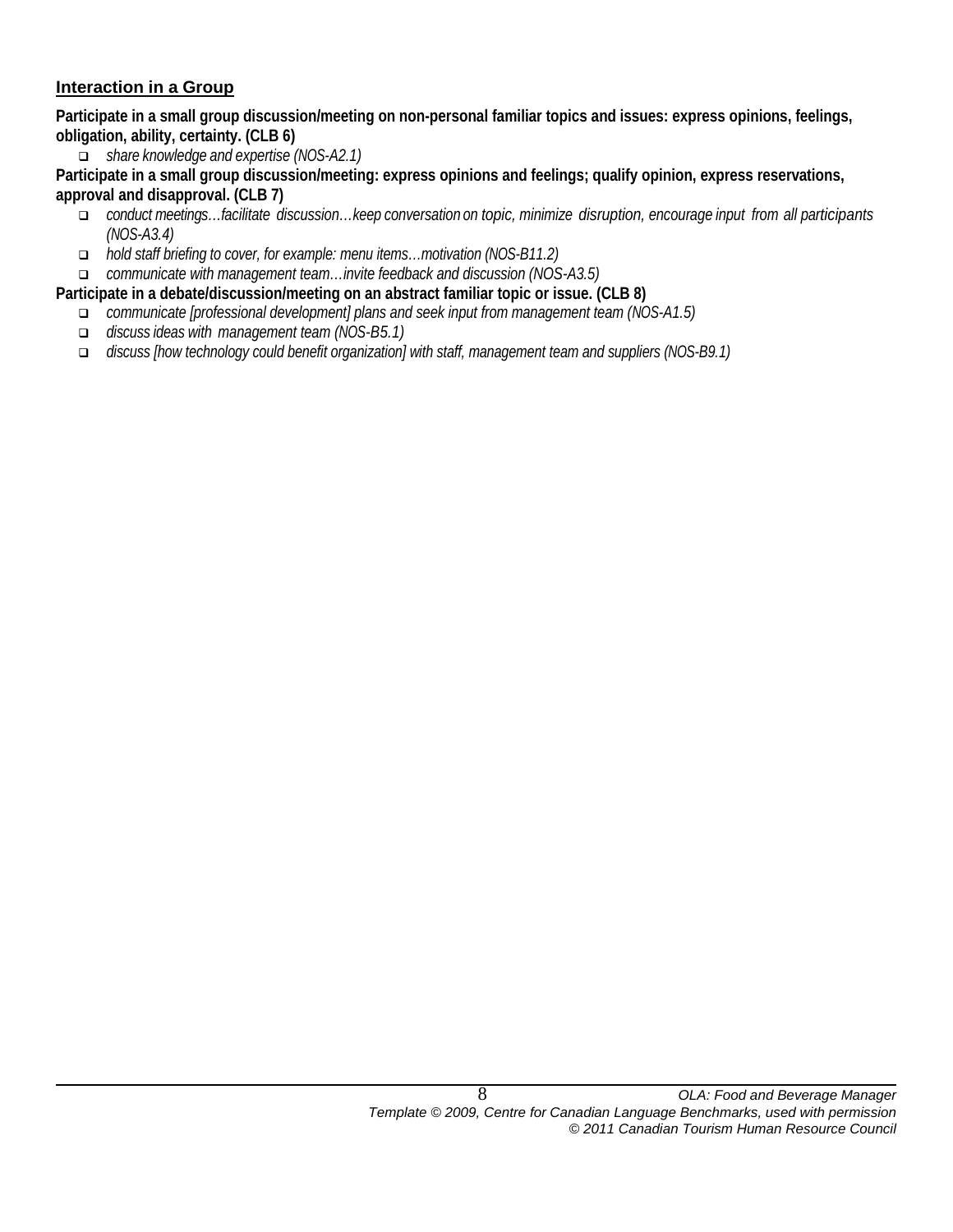# **Skill: Listening**

# **I. Social Interaction**

**Identify specific factual details and inferred meanings in dialogues of casual small talk, introductions, leave-taking, and in short phone calls. (CLB 4)**

- *focus on call (NOS-A3.2)*
- *(listen to) [two-way radio] transmission (NOS-A3.2)*

**Identify factual details and inferred meanings in dialogues containing compliments, invitations, and offers; discussion of interests, likes/dislikes and preferences. (CLB 5)**

- *spend time listening to guests (NOS-A1.1)*
- *use strategies to collect information…talk to industry peers (NOS-D15.5)*
- **Identify situation and relationship between speakers. (CLB 5)**
	- *look for verbal and non-verbal indicators of problems from guests, for example…overheard remarks made between guests (NOS-A4.1)*

**Identify specific factual details and inferred meanings in dialogues containing openings and closings, making and cancelling of appointments, apologies, regrets, excuses, problems in reception and communication. (CLB 6)**

*answer inquires of prospective convenors (NOS-B12.1)* 

**Identify stated and unspecified details, facts and opinions about situation and relationship of participants containing expression of and response to gratitude and appreciation, complaint, hope, disappointment, satisfaction, dissatisfaction, approval and disapproval. (CLB 7)**

 *receive complaints from customers who are angry because the service is slow or because they have been served the wrong meals (ES-TS)*

# **II. Instructions**

**Understand sets of instructions related to simple technical and non-technical tasks. (CLB 7)**

*follow instructions (for emergency), e.g. evacuate building (NOS-C14.2)*

**Understand simple directions on the phone. (CLB 7)**

*respond to (telephone) messages as soon as possible (NOS-A3.2)*

# **III. Suasion (Getting Things Done)**

**Demonstrate comprehension of details and speaker's purpose in suggestions, advice, encouragements and requests. (CLB 6)**

- *consider feedback from others (NOS-A1.5)*
- *listen to messages: do not interrupt speaker, be aware of verbal and non-verbal messages, e.g. tone of voice, body language, show interest in what is being said, e.g. nod, smile, use appropriate eye contact (NOS-A3.1)*
- *encourage and listen to direct feedback from staff and guests (NOS-A4.1)*
- *accommodate special requests (NOS-B11.3)*
- *monitor operations during shift to ensure…guest satisfaction…promotion of products (NOS-B11.3)*
- *verify function details with convenor, including payment details (NOS-B12.2)*
- *check information about character and job history with former employers [by telephone] (NOS-D16.5)*

**Demonstrate comprehension of details and speaker's purpose in directive requests, reminders, orders and pleas. (CLB 7)**

- *gather information from confirmed convenor (NOS-B12.1)*
- *answer inquires of prospective convenors (NOS-B12.1)*
- *confirm arrangements with outside suppliers (NOS-B12.2)*

# **IV**. **Information**

**Identify main ideas, supporting details, statements and examples in a descriptive or narrative presentation, or in a group interaction (e.g., meeting, discussion). (CLB 6)**

- *find information on customers' needs, preferences and budgets by asking them (ES-TS)*
- *find new ideas for menus, food presentation and table settings by consulting colleagues, attending food industry fairs (ES-TS)*

*Template © 2009, Centre for Canadian Language Benchmarks, used with permission © 2011 Canadian Tourism Human Resource Council*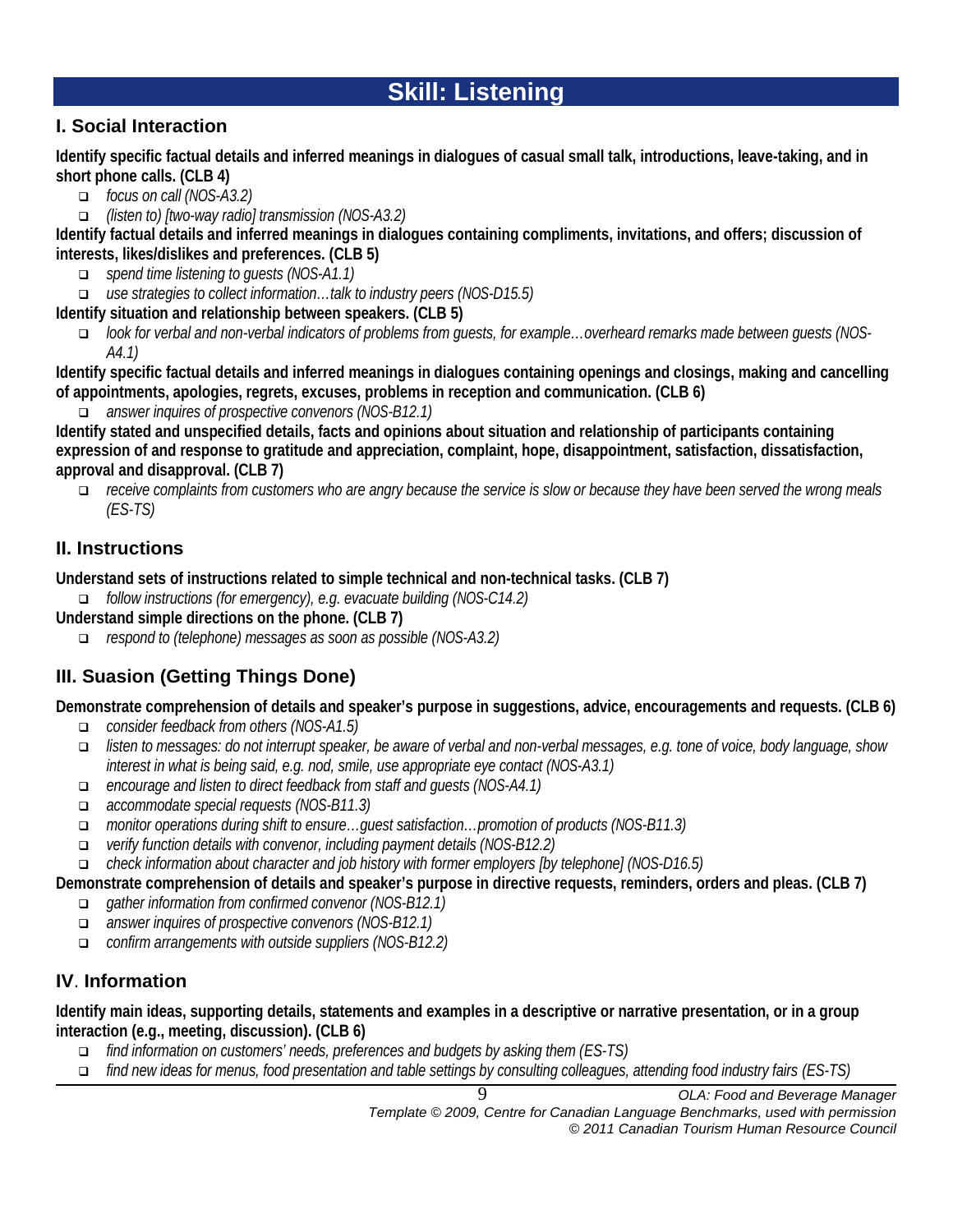*learn by talking to co-workers, customers, colleagues and suppliers, touring trade shows (ES-CL)*

**Demonstrate comprehension of mostly factual details and some inferred meanings in an extended description, report or narration when events (or stages) are reported out of sequence. (CLB 7)**

*conduct exit interview: determine reason for resignation (NOS-E19.3)* 

**Demonstrate comprehension of details and speaker's purpose in directive requests, reminders, orders and pleas. (CLB 7)**

- *investigate and review all facts before acting: speak to all individuals involved, listen and respond to employees (NOS-E18.2) seek legal advice [regarding staff dismissal], if required (NOS-E19.1)*
- **Identify main idea (which is not explicitly stated) organization and specific details in extended oral presentations. (CLB 8)**
	- *attend conferences, training courses and seminars given by universities and provincial and territorial associations on topics such as management and socially responsible liquor services (ES-CL)*
	- *participate in learning opportunities, e.g. attend courses and conferences (NOS-A1.5)*
	- *take training course (NOS-B7.3)*
	- *attend [technology] conferences and courses (NOS-B9.1)*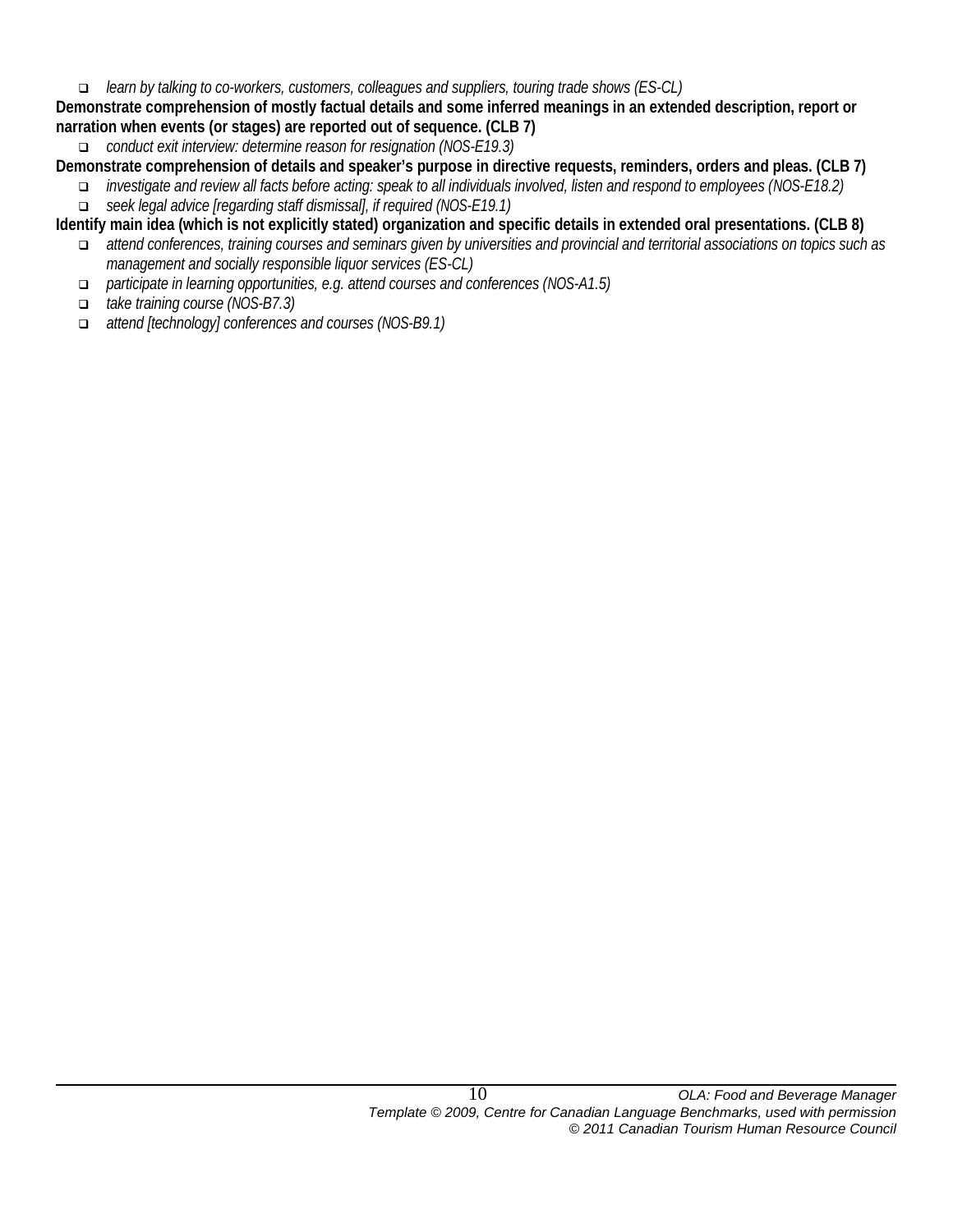# **Skill: Reading**

# **I. Social Interaction Texts**

**Get information from personal notes, e-mail messages and letters. (CLB 4)**

*use email…check messages regularly (NOS-A3.2)*

**Identify factual details in moderately complex notes, e-mail messages, letters and announcements containing cancellations of arrangements, apologies. (CLB 6)**

- *read email messages and letters. For example, banquet and catering service managers read customers' questions about menus, prices and services in faxed letters and email messages. Restaurant managers read email messages and letters in which suppliers confirm the availability of requested equipment. Managers in licensed establishments read about upcoming training seminars on socially responsible liquor services in letters from provincial ministries of health. (ES-RT)*
- *read messages: scan for specific information, skim for general meaning, read for understanding, clarify understanding of message, e.g. ask questions, re-read (NOS-A3.1)*

**Identify factual details and inferred meanings in moderately complex notes, e-mail messages and letters expressing appreciation, complaint, hope, satisfaction, dissatisfaction. (CLB 7)**

*(read) all comments or concerns [from employee feedback cards] (NOS-E20.1)* 

# **II. Instructions**

**Follow a set of common everyday instructions (up to 10 steps) when not presented completely in point form: sequence/order must be inferred. (CLB 6)**

- *follow [written] reporting procedures (NOS-A3.5)*
- *follow [written] organization and supplier guidelines (for ordering products and supplies) (NOS-B10.1)*

# **III. Business/Service Texts**

# **Find information in formatted texts: forms, tables, schedules, directories. (CLB 4)**

- *read signs, labels or lists (ES-DU)*
- *read tables, schedules or other table-like text (ES-DU)*
- *review schedule to ensure all shifts are covered (NOS-B11.1)*

**Identify factual details and some inferred meanings in moderately complex business/service texts, including formatted texts. (CLB 5)**

- *verify purchase order and invoice amounts. For example they…verify line amounts, taxes, volume discounts and totals on purchase orders. (ES-N)*
- *follow [meeting] agenda (NOS-A3.4)*
- *review guests' comment cards/guest surveys (NOS-A4.1)*
- *ensure deposits match net sales on revenue reports for period, monitor daily receipts and cash register totals, reconcile credit card deposits, interpret bank statements (NOS-B8.3)*
- *follow training outline (NOS-E17.4)*

**Identify factual details and some inferred meanings in moderately complex texts containing advice, requests, specifications. (CLB 6)**

- *read application notes, warnings and other text on labels of cleaning products. They read instructions for the safe handling and storage of these chemical products and notes about first aid in material safety data sheets. (ES-RT)*
- *read short text passages in catalogues and product information sheets. For example, restaurant managers read about equipment in suppliers' catalogues. They read about special features and characteristics in product information sheets from suppliers. (ES-RT)*
- *monitor warranty expiration and limitations on equipment (NOS-B9.3)*
- *monitor service contracts, for example: check service to ensure that maintenance is provided as per service agreement, refer to invoices to ensure that charges are as per agreement (NOS-B9.4)*
- *review product specifications on regular basis (NOS-B10.3)*
- *evaluate purchasing procedures (NOS-B10.3)*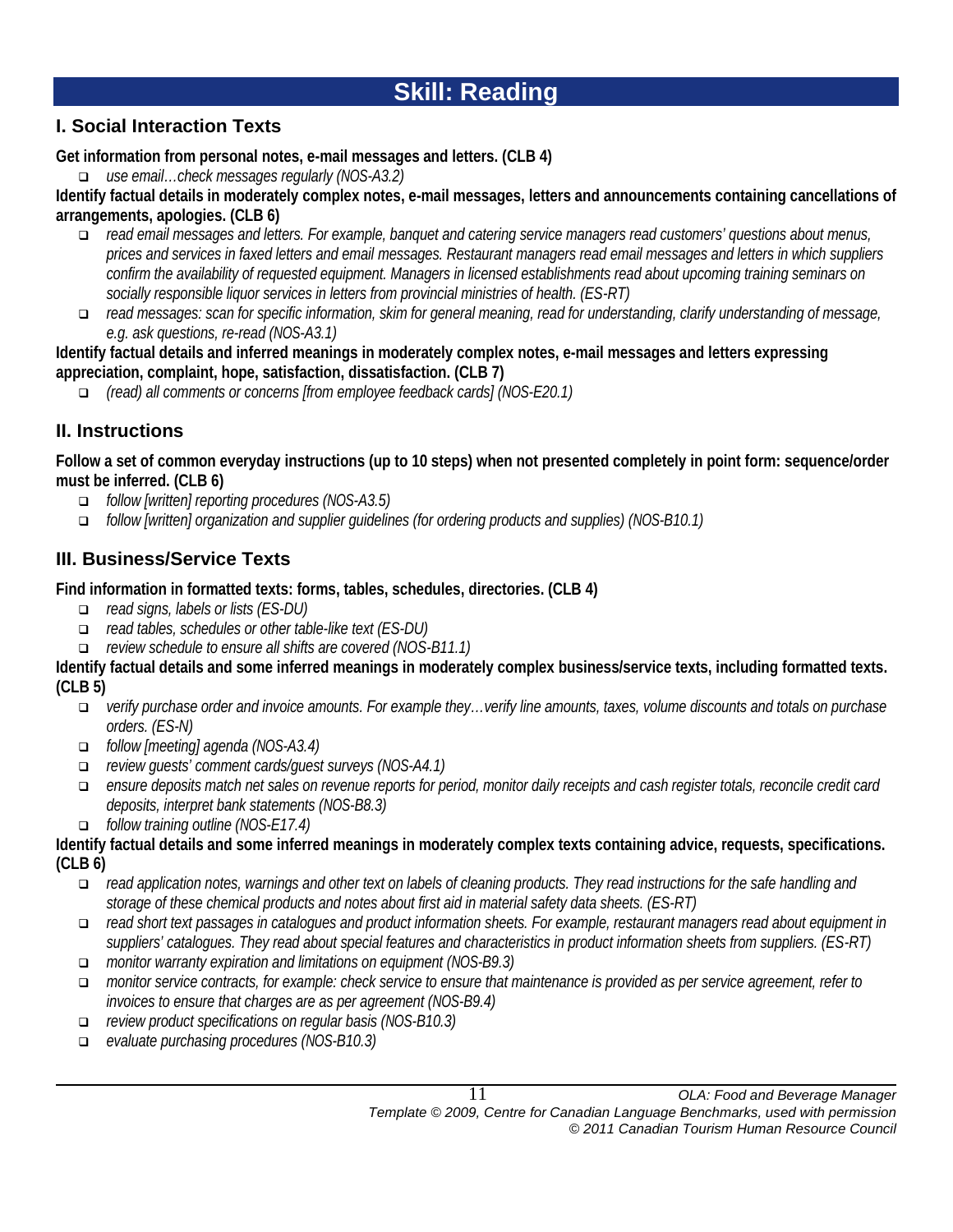- *[review] terms of purchasing agreements, for example; line of credit available, method and schedule of payment, delivery schedule, including acceptable times of day for delivery (NOS-B10.4)*
- *[review] feedback from staff and guests [guest comment cards, staff logbook] (NOS-D15.1)*

**Find two or three pieces of information in moderately complex formatted texts. (CLB 6)**

- *locate data in lists, tables and schedules. For example, they scan suppliers' price lists to confirm prices on food and beverage products. They scan production preparation lists to determine duties to assign to staff. They scan tables to locate data such as hourly wages and hours worked by employees. They scan staff schedules to confirm workers' shifts. (ES-DU)*
- *locate data in forms. For example…They locate the names, addresses and years of experience of applicants in job applications forms. Catering service and banquet managers locate data such as dates, customers' names and addresses, product identifiers, quantities ordered and modes of payment in purchase order forms. (ES-DU)*
- *locate data such as dates and times of incidents, names of individuals involved, damages incurred and actions taken in log books (ES-DU)*
- *check prices offered by several suppliers and determine which suppliers offer the lowest prices (ES-N)*
- *(read) annual budgeted expenses (ES-N)*
- *review training records to ensure compliance with Workplace Hazardous Materials Information System requirements (ES-TS)*
- *analyze [purchasing] quotes (NOS-B9.2)*
- *identify supplier options: compare prices and quality (NOS-B10.3)*
- *analyze reports by identifying high- and low-: volume sales items, cost items, contribution margin items (NOS-D15.3) compare actual to forecasted sales (NOS-D15.4)*

#### **Identify factual details and some inferred meanings in moderately complex texts containing assessments, evaluations, advice. (CLB 7)**

- *read about customers' areas of concern in comment forms (ES-RT)*
- *review résumés to identify relevant work histories and educational achievements…and analyze qualifications (ES-TS)*
- *review and update job descriptions as required (NOS-D16.2)*
- *review applications or résumés: compare application forms or résumés to job descriptions (NOS-E16.3)*
- *review employee file to collect information about previous reviews, reprimands, promotions (NOS-E18.3)*

# **Locate three or four pieces of information in moderately complex formatted texts. (CLB 7)**

*(compare) invoices to purchase orders and products received (NOS-B10.4)*

#### **Identify factual and inferred meanings in written proposed solutions, recommendations and proposals; and in statements of rules, regulations, laws and norms of behaviour. (CLB 8)**

- *read standards, codes, rules and regulations. For example, they may review liquor legislation to verify regulations concerning the posting of licenses. They may review health, safety and sanitation legislation, and codes and regulations to ensure compliance. Food and beverage managers in hospitals and other organized workplaces may review clauses in collective agreements to find details of extended leaves for workers. (ES-RT)*
- *review operational procedures [to assess the operational effectiveness of food and beverage establishments that they manage] (ES-TS)*
- *review organization's [policies and procedures] documents (NOS-B6.2)*
- *review existing [employee] handbook: ensure content is comprehensive and up to date (NOS-B6.3)*
- *(read) provincial or territorial liquor legislation…[review] guidelines and restrictions of liquor license (NOS-B7.2)*
- *[read] organization's policies and procedures (NOS-B11.4)*
- *[refer to] provincial/territorial and federal legislation, e.g. responsible beverage service, health and safety [when supervising functions] (NOS-B12.3); human rights, employment standards; collective agreements (NOS-E16.2)*
- *review Canadian Restaurant and Foodservices Association (CRFA) Sanitation Code or provincial/territorial health guidelines (NOS-C13.1)*
- *review security procedures [for food and beverage storage] (NOS-C13.2)*
- *[review] guidelines for Hazard Analysis and Critical Control Points (HACCP); legislation and guidelines for safe handling of food and beverage products, e.g. temperature requirements for storing poultry, milk and seafood (NOS-C13.3)*
- *[review] safety legislation and guidelines, e.g. occupational health and safety (NOS-C14.1)*
- *review staff [emergency] training procedures (NOS-C14.2)*

#### **Locate and integrate three or four pieces of information contained in moderately complex formatted texts. (CLB 8)** *conduct market research, e.g. competitor's products, trends [to build or revise menu] (NOS-D15.1)*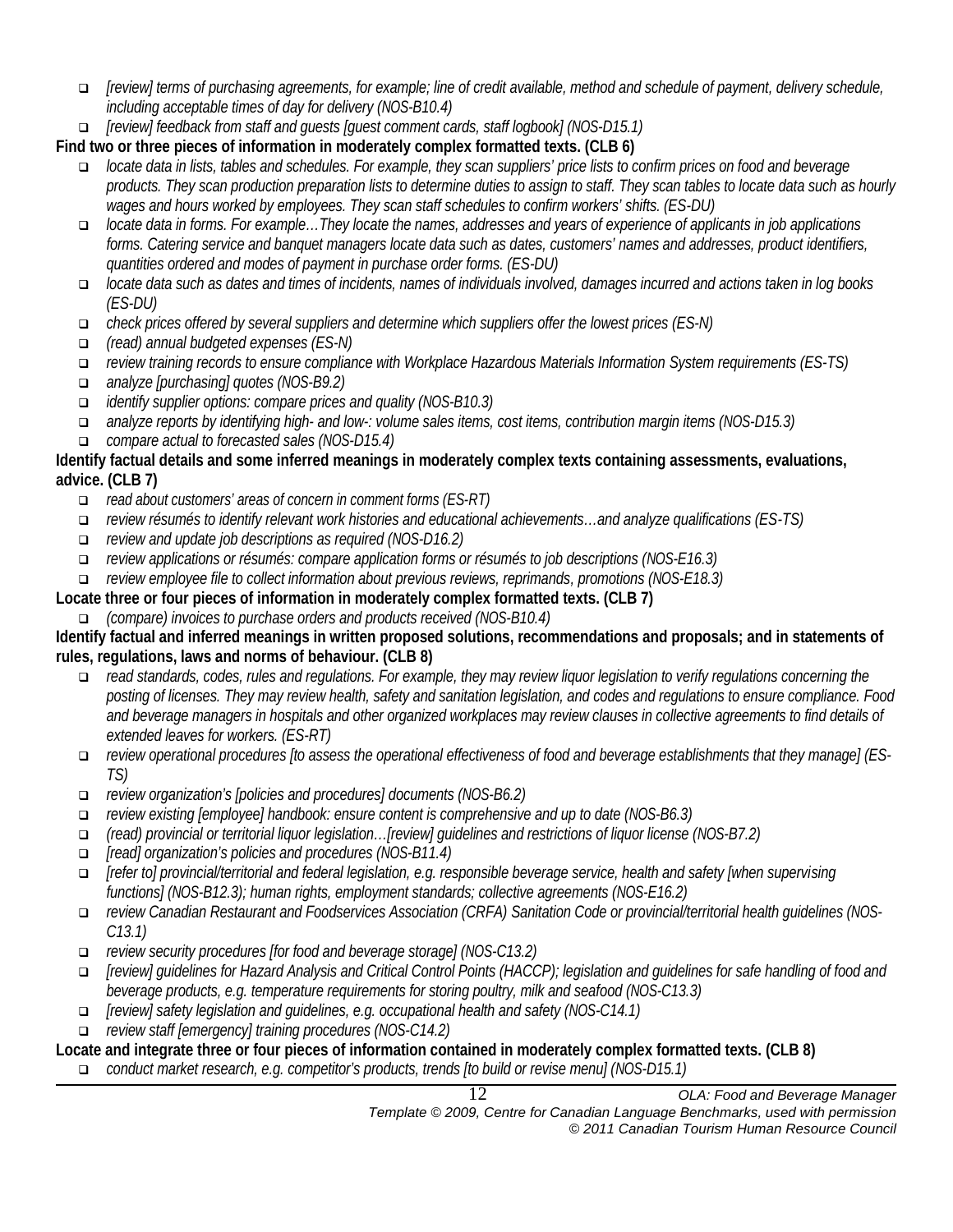**Obtain information for key work/business tasks by locating and integrating several pieces of information in complex prose texts and formatted texts. (CLB 9)**

- *collect and analyze financial data to improve profitability. For example, they analyze deviations from budgets and expected sales; they compare budgeted amounts to actual expenditures and expected sales to actual sales for all food and beverage products purchased and sold. They identify items that were underestimated and trends in prices of food and beverage supplies to improve the accuracy of future cost estimates and adjust prices. (ES-N)*
- *review previous budgets and allocations of funds (NOS-B8.1)*
- *review daily reports to ensure revenue and expenses are within guidelines, e.g. determine if cost percentages are meeting organization standard, review incoming bills, analyze deviations from budget (NOS-B8.2)*
- *explore [budget] variances from projections (NOS-B8.2)*
- *review budget: analyze cost effectiveness of training options (NOS-E17.2)*

# **IV. Informational Texts**

**Get the gist, key information, and important detail of simple explicit one- to two-paragraph texts. (CLB 3)**

- *locate data on labels and signs. For example, they scan labels on cleaning products to identify product names, hazardous ingredients, concentrations and other data. Managers for food service contractors, caterers and mobile food services identify street names on signs when travelling to new work sites. (ES-DU)*
- *ensure fire extinguishers are correctly labelled (NOS-C14.1)*

## **Demonstrate comprehension of a two- or three-paragraph moderately complex descriptive or narrative text on a familiar topic. (CLB 5)**

- *read descriptions of equipment breakdowns and other incidents in logbooks. (ES-RT)*
- *review competitors' advertisements (NOS-D15.5)*
- *use logbook…review entries at beginning of shift (NOS-A3.2)*
- *identify recurring problems in maintenance log (NOS-B9.3)*
- *review log book [opening procedures] (NOS-B11.2)*

# **Demonstrate comprehension of standard maps, basic diagrams, basic graphs. (CLB 5)**

- *obtain information from sketches, pictures and photographs. For example, they scan coloured photographs in trade magazines when searching ideas for menus, food presentation and table settings. (ES-DU)*
- *locate dimensions, distances and other data on maps and scale drawings. For example, managers for food service contractors, caterers and mobile food services identify addresses for food deliveries on street maps. They may obtain dimensions of dining rooms on floor plans of venues for upcoming events. (ES-DU)*
- *obtain information from graphs or charts (ES-DU)*
- *obtain information from sketches, pictures or icons (ES-DU)*

# **Show comprehension of a one-page moderately complex descriptive/narrative text on a familiar topic. (CLB 6)**

- *review specifications of equipment, for example: manufacturers' name, model…electrical or plumbing characteristics (NOS-B9.2)*
- *review [job] advertisement or posting to ensure it: is precise, and accurate, is consistent with organization's image, e.g. logo, design, complies with human rights legislation (NOS-E16.3)*

# **Demonstrate comprehension of a one- or two-page moderately complex extended description, report or narration on a familiar topic. (CLB 7)**

- *read articles and features in newsletters and trade magazines. For example, they read articles and features in trade publications to stay abreast of trends in sustainable development, marketing, nutrition, hygiene and food safety. Banquet and catering service managers read articles in trade magazines to obtain ideas for menus, food presentation and table settings. (ES-RT)*
- *read short reports. For example, food concession managers read incident reports to clarify their understanding of recommendations to be implemented. They read audit reports to obtain confirmation of improvements to service and identify service features that fall below standards. (ES-RT)*
- *(review) several options for training resources, location, duration and delivery based on cost and availability…Past training decisions provide only limited guidance, since they do not relate to the same equipment. (ES-TS)*
- *find information about new approaches, methods, procedures and technologies relevant to their work. For example…searching trade publications and websites (ES-TS)*
- *review minutes from last meeting (NOS-A3.3)*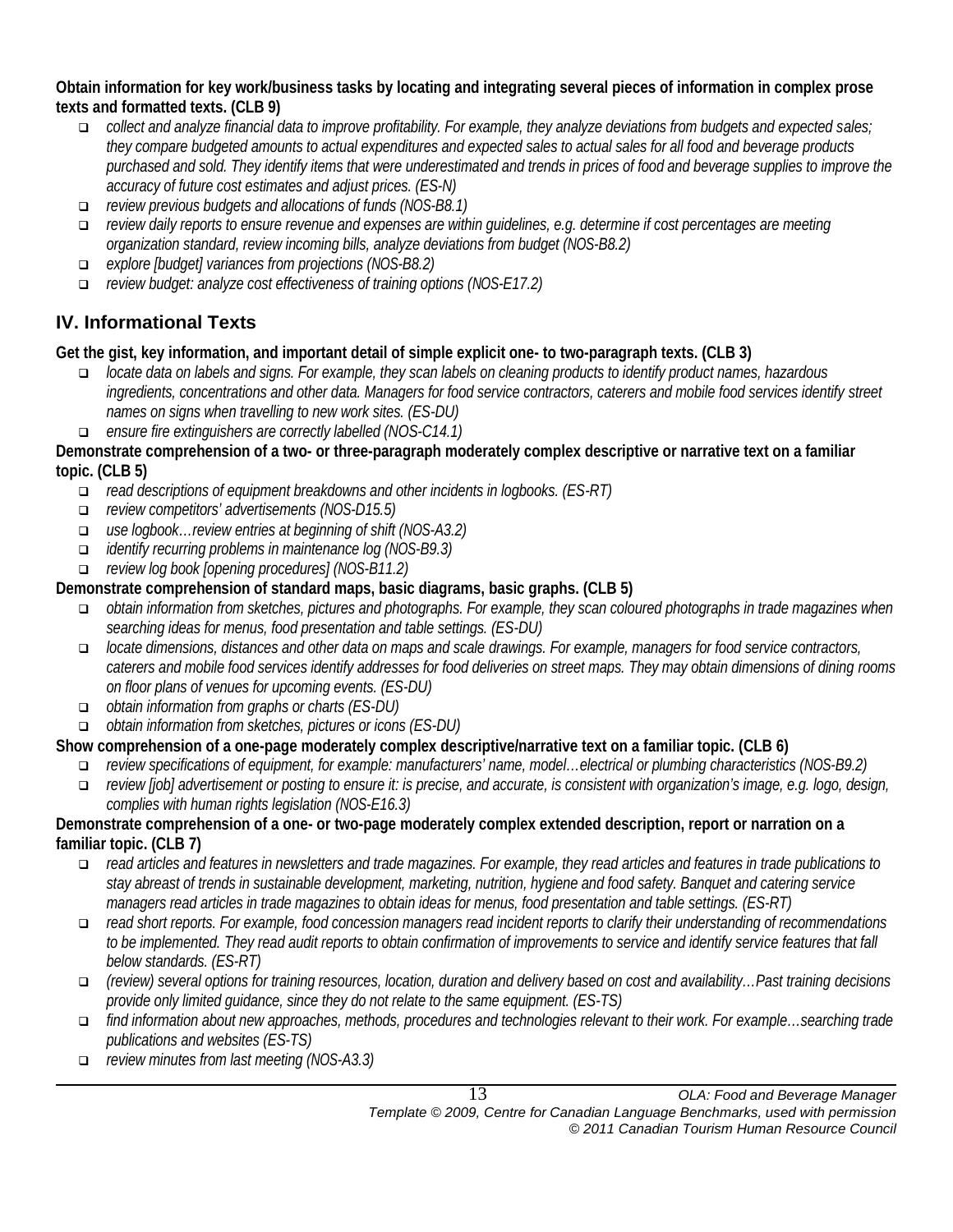- *review industry publications (NOS-B9.1)*
- *review current menu, including: sales reports, e.g. costs, contribution margin (NOS-D15.1)*

 *review reports to determine: cost of sales for each category or item, percentage of total sales for each category or item (NOS-D15.3)*  **Demonstrate comprehension of moderately complex tables, graphs, diagrams, and flow charts. (CLB 7)**

- *locate data and identify tends in graphs. For example, they may scan graphs to identify industry trends and growth opportunities in the sale of food and beverage services. They may also analyze graphs to identify relationships between accommodations and food and beverage operation in hospitality businesses. (ES-DU)*
- *interpret information on graphs or charts (ES-DU)*
- *interpret scale drawings (e.g. blueprints or maps) (ES-DU)*

**Demonstrate comprehension of factual details and inferred meanings in an extended description, report or narration when events are reported out of sequence. Draw conclusions. (CLB 8)**

- *read manuals and guides. For example, they may read nutrition guides to gain knowledge about food allergies and intolerances and restricted diets such as vegetarian, Heart Smart and high fibre/low protein. Restaurant managers may read software manuals and help files to review the operations needed to create work schedules, control product inventories, track sales and identify frequent customers. (ES-RT)*
- *refer to user manuals to troubleshoot the equipment (ES-TS)*
- *research technology with potential benefits to determine: product specifications and requirements, purchase and operational costs, training required for staff (NOS-B9.1)*
- *review and update employee training as needed (NOS-C14.4)*
- *review organization's objectives, identify skills and knowledge required as outlined in job descriptions, compare actual to expected performance…review past training objectives and results for suitability, consider training needs and commitments noted on individual staff performance reviews (NOS-E17.2)*

#### **Information Literacy/Reference and Study Skills Competencies**

**Access and locate three or four pieces of information in on-line electronic reference sources (e.g., World Wide Web, library databases), if available, or from print reference sources. (CLB 7)** 

- *find information on customers' orders by searching files and databases (ES-TS)*
- *use browsers to access product catalogues on suppliers' websites …to access newsletters and forums. They perform keyword searches to obtain information about menus, recipes, special diets, competitors and legislation. (ES-CU)*
- *(browse) the internet and (read) widely (ES-CL)*
- *access current information, e.g. Internet sites, industry magazines (NOS-A1.5)*
- *use Internet/intranet: use search engines to find information, use social networking tools (NOS-A3.2)*
- *seek information from Internet (NOS-B9.1)*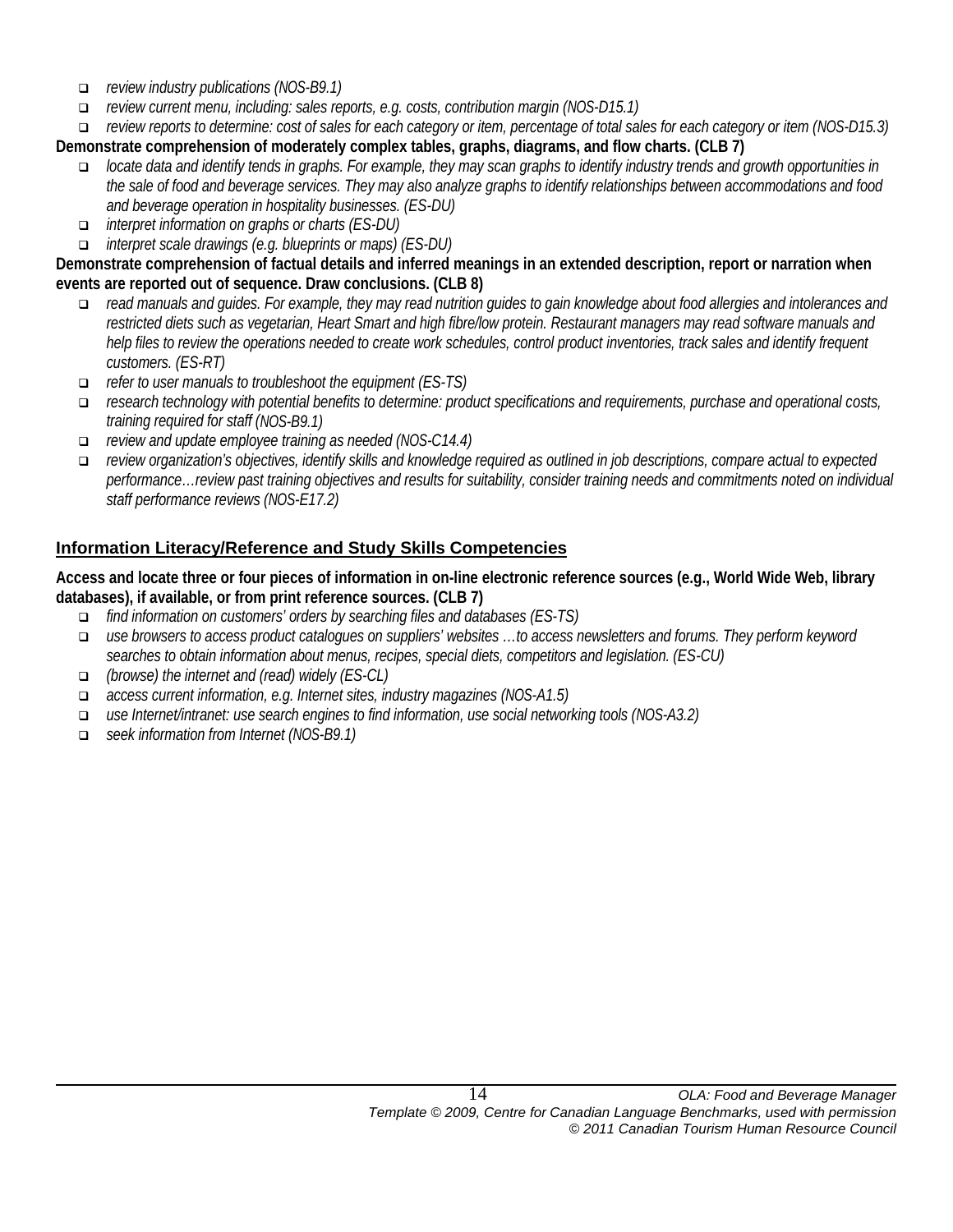# **Skill: Writing**

# **I. Social Interaction**

**Convey personal messages in an informal or formal personal short letter or a note to express invitations, thanks, regrets, cancellations and apologies. (CLB 4)**

*notify unsuccessful interviewees that position has been filled, if applicable (NOS-E16.5)*

**Convey a personal message in a formal short letter or note, or through e-mail, expressing or responding to invitations, quick updates, feelings. (CLB 5)**

*use email: use professional language (NOS-A3.2)*

**Convey a personal message in a formal short letter or note, or through e-mail, expressing or responding to appreciation, complaint, disappointment, satisfaction, dissatisfaction and hope. (CLB 7)**

 *use communications software. For example they use email programs to exchange email messages and attachments with customers, co-workers and suppliers. (ES-CU)*

# **II. Recording/Reproducing Information**

**Copy short texts from dictionaries, directories, schedules, instructions. (CLB 3)**

- *(write list of) names and phone numbers of relevant local service authorities and other individuals, e.g. owner, manager (NOS-C14.1)*
- **Copy short texts to record information for personal use, or to complete tasks, or to learn information. (CLB 4)**
	- *record tasks to be completed in specific time periods, e.g. create to-do lists (NOS-A2.2)*
	- *record inspections and spot checks (NOS-C14.1)*
- **Take live phone messages, voice mail messages or pre-recorded information with five to seven details. (CLB 5)**
- *record notes and messages that are complete and accurate (NOS-A3.2)*
- **Write minutes of a meeting. (CLB 9)**
	- *may write minutes of staff meetings. They summarize discussions, record decisions made and note items requiring follow-up. They use clear and concise language to ensure all parties share a common understanding of what was said. (ES-W)*
	- *record minutes and follow-up actions, e.g. date of next meeting, policy revisions, action plan (NOS-A3.4)*

# **III. Business/Service Messages**

#### **Convey simple business messages as written notes. (CLB 3-4)**

 *write reminders, notes to co-workers and short text entries in logbooks and forms. For example, they write notes to inform co-workers that inventories of particular items are low and that new supplies have been ordered. Catering service and banquet managers write brief comments about clients' order in purchase order forms. (ES-W)*

#### **Fill out forms. (CLB 5)**

- *enter information on tables and table-like text (ES-DU)*
- *write and round off sales amounts (ES-N)*
- *complete records as required, ensure information is current and accurate, e.g. dates, calculations, inventory counts (NOS-A6.1)*
- *keep records of deposits (NOS-B8.3)*
- *[keep] records [for equipment], including: serial number, voltage, place of purchase, cost and date of purchase (NOS-B9.3)*
- *track contractor's time spent servicing equipment (NOS-B9.4)*
- *document levels [of stock] (NOS-B10.2)*
- *record head count (NOS-B12.3)*
- *record [temperature] results (NOS-C13.2)*
- *keep record of training each employee completes (NOS-E17.2)*

#### **Convey business messages as written notes. (CLB 5-6)**

- *use logbook: print or write legibly, record information for next shift, follow organization's policies, e.g. initial entries, use standardized acronyms (NOS-A3.2)*
- *record concern [of guest] and action taken (NOS-A4.2)*
- *use log book to report shift activity to next shift (NOS-B 11.3)*
- *complete documentation for shift, e.g. log entry, time sheets, labour/product cost records (NOS-B11.4)*

15 *OLA: Food and Beverage Manager*

*Template © 2009, Centre for Canadian Language Benchmarks, used with permission © 2011 Canadian Tourism Human Resource Council*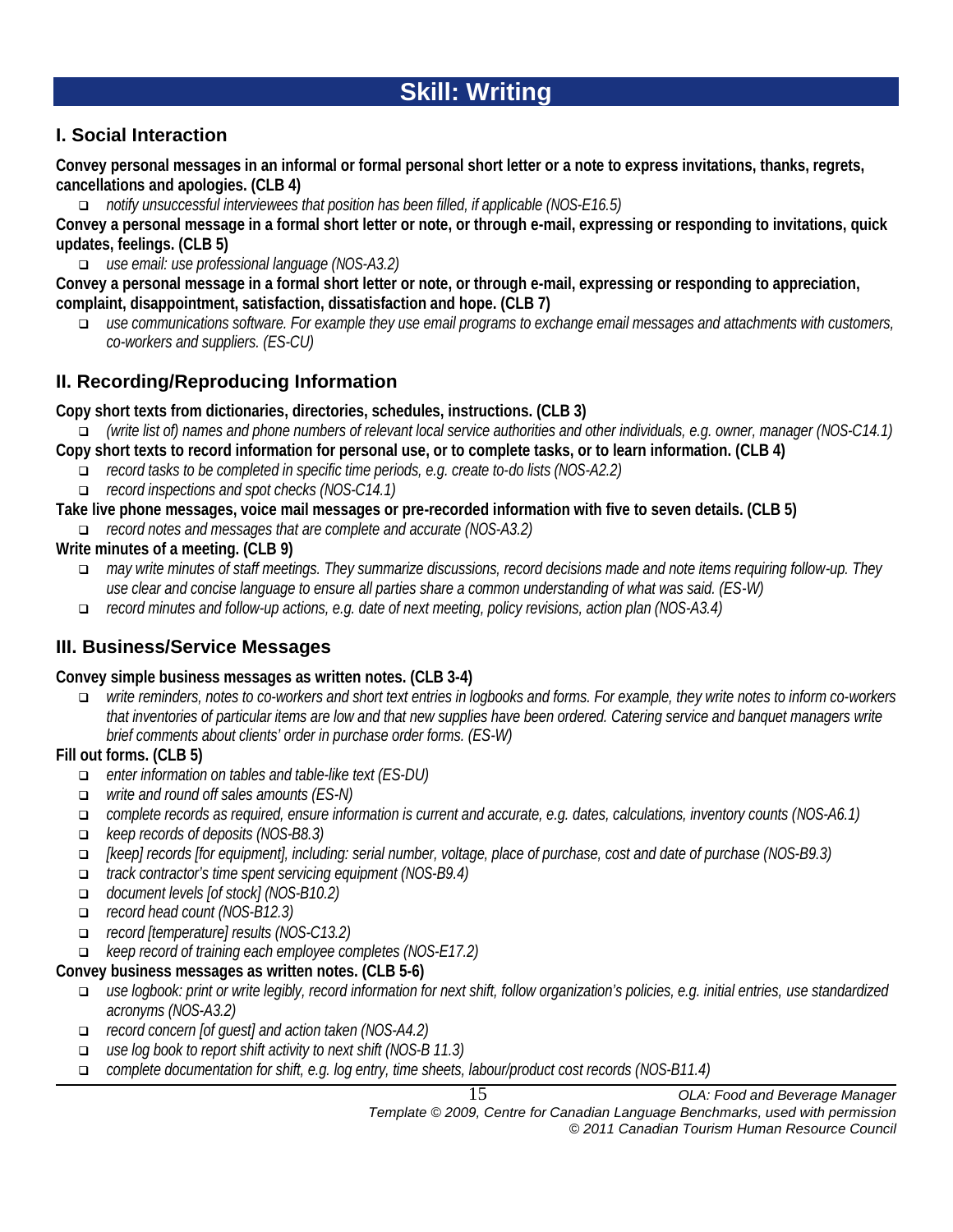*record [safety] inspections and actions taken (NOS-C14.5)*

# **Fill out moderately complex forms. (CLB 6-7)**

- *complete forms by marking check boxes, recording numerical information or entering words, phrases, sentences or texts of a paragraph or more (ES-DU)*
- *enter data into forms. For example, they may enter names of representatives, types of goods supplied, minimum orders required and lines of credit available into vendor identification forms. They may enter data such as ingredients, amounts, methods of preparation, sizes of servings, methods of presentation, selling prices, costs and contribution margins into menu identification forms. They require data from several secondary sources to complete these forms. (ES-DU)*
- *(create) preventive maintenance and cleaning schedule [for equipment] (NOS-B9.3)*
- *(complete accident log book) after each incident, including: date and time of incident, individuals involved, loss and/or damage incurred, actions taken in response, actions taken to prevent repeat occurrence (NOS-C14.1)*
- *convey written messages: use appropriate format and style, be clear, make use of plain language, use correct grammar, consider impact of message, be sure message is complete, proofread draft and revise as necessary, use support material, e.g. attachments, ensure message is received an understood (NOS-A3.1)*
- *(revise) revenue and costs to daily, weekly or monthly budget plans (NOS-B8.1)*
- *create necessary budget statements…make amendments as required (NOS-B8.1)*
- *track inputs, e.g. costs, staff time, track results, e.g. increased sales, reduced waste (NOS-B9.1)*
- *use record-keeping system (e.g. stock sheets, log book) to track: par stock levels for all products, receipt of inventory…form guidelines for internal requisition, e.g. ensure items are allocated to proper cost centre/department…re-order products and supplies (NOS-B10.1)*
- *create product list (NOS-B10.3)*
- *complete function sheet, for example: date, time, budget, food and beverage requirements…number of confirmed guests (NOS-B12.1)*
- *complete necessary documentation, e.g. liquor permit, invoices (NOS-B12.2)*
- *use checklists, note infractions and corrective actions...record and file internal and external inspections (NOS-C13.1)*
- *record details of emergency, e.g. complete incident report (NOS-C14.2)*
- *document costs and results [of marketing activities] (NOS-D15.4)*

#### **Convey business messages as written notes to pass on routine information, make requests, or respond to recommendations and warnings. (CLB 7)**

- *write email messages and short letters. For example, banquet and catering service managers write email messages to answer customers' questions about menus, prices and services. Restaurant managers write email messages to ask suppliers about the availability of equipment. (ES-W)*
- *prepare list of [interview] questions relevant to information required (NOS-E16.4)*
- *record results of [job] interview, e.g. note observations, score responses (NOS-E16.4)*
- *document discussions and any disciplinary action (NOS-E18.2)*
- *document the [performance] review, noting obligations of both parties and employee's comments (NOS-E18.3)*
- *complete personnel file (NOS-E19.1; 19.3)*
- *complete employee's file (NOS-E19.2)*

#### **Convey business messages as written notes, memoranda, letters of request, or work record log entries, to indicate a problem, to request a change, or to request information. (CLB 8)**

- *develop or update checklist for inspection procedures (NOS-C13.1)*
- *create job advertisement or posting, including, for example: position title, major job responsibilities, education and work experience required…when and how to contact (NOS-E16.3)*
- *establish or update orientation checklist with information about: organization's philosophy, mission statement, vision, goals and objectives, history, structure, policies and procedures, e.g., health and safety, emergency, chain of command…training activities overview (NOS-E17.1)*
- *note recommended improvements to training outline and delivery, e.g. change activities, update training aids, modify personal presentation techniques (NOS-E17.4)*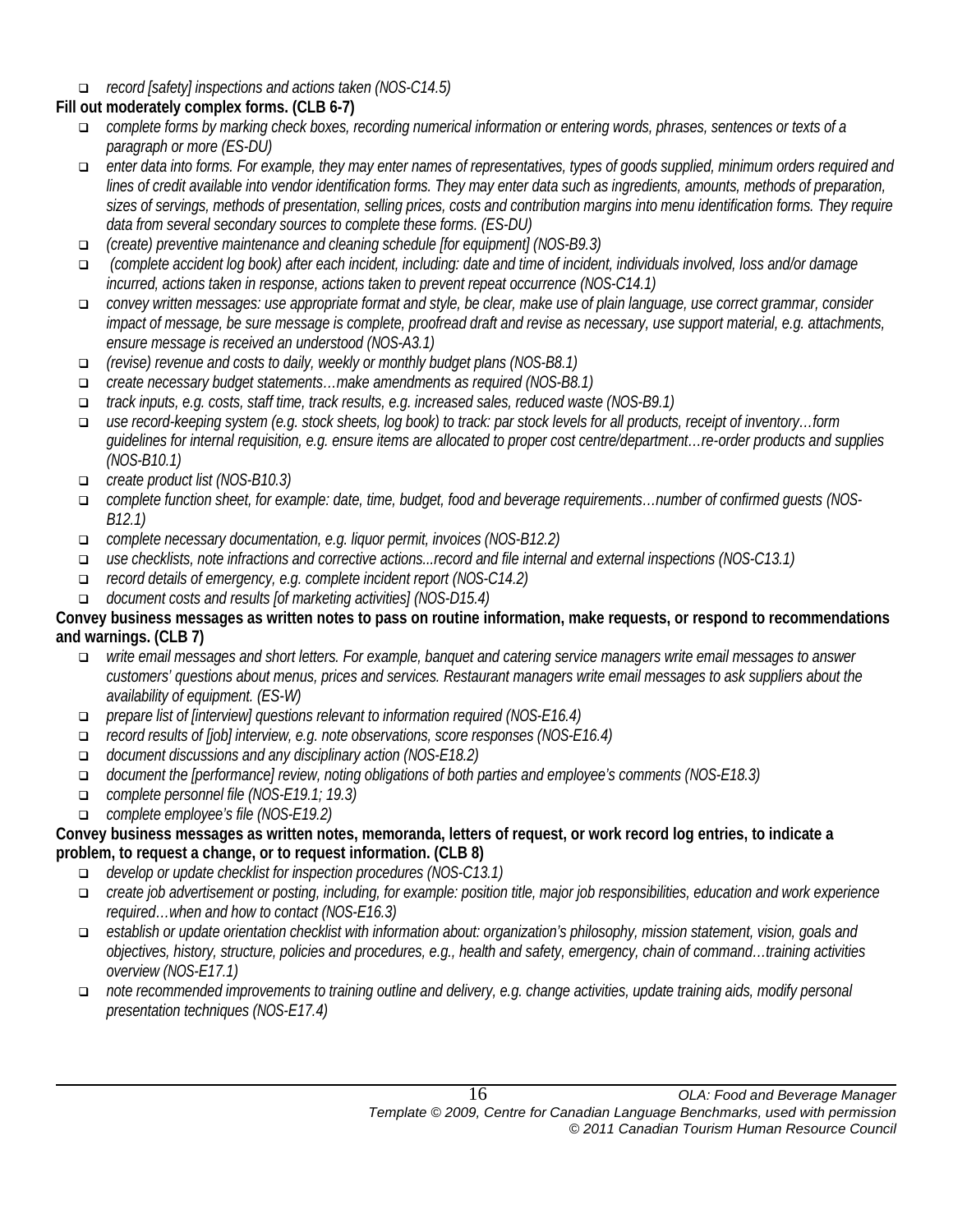#### **Fill out forms and other materials in pre-set formats with required brief texts. (CLB 8)**

- *create lists, tables and schedules. For example, they prepare lists of products to be purchased for menu items. They create wine and liquor lists. They create tables to track sales, inventories and orders. They prepare calendars and staff schedules for the production and delivery of food and beverage services to customers. (ES-DU)*
- *create tables, schedules or other table-like text (ES-DU)*
- *prepare resource allocation matrices, calendars and work schedules. For example, hotel food and beverage managers prepare calendars and staff schedule for the operation of kitchen, dining rooms and bars They have to adjust calendars and schedules frequently because of sick leaved, staff shortages and other unexpected circumstances. (ES-N)*
- *prepare budgets (ES-N)*
- *may prepare financial statements. For example self-employed food and beverage managers prepare balance sheets income and expense statements and statements of cash flow (ES-N)*
- *create and modify databases to track product inventories and purchase orders (ES-CU)*
- *create staff schedules, budget forecasts and invoices using spreadsheet programs. They create spreadsheets to track hours worked by employees (ES-CU)*
- *record financial transactions, calculate payroll and prepare paychecks, invoices and financial statements (ES-CU)*
- *document environmental performance [such as amount of waste produced, cost per ton, refunds collected, activities in place] (NOS-B9.5)*
- *develop training outlines…establish measurable and specific learning objectives; define objective in performance terms, as indicated in job descriptions (NOS-E17.3)*

#### **Write letters to request and to respond to requests for information, directions, service/product, clarification, permission. (CLB 9)**

- *write, edit and format text for letters, procedures and job descriptions using work processing programs (ES-CU)*
- **Write short suggestions and reports as memos and pre-set form reports. (CLB 9)**
	- *complete documentation, e.g. post-event report (NOS-B12.4)*
- **Write credit communication and complaint, claim and adjustment letters. (CLB 10)**
- *write letters of complaint to suppliers when products are damaged and below quality standards. (ES-W)*
- **Create forms and other materials in pre-set formats to collect and record complex information in a standard way. (CLB 11)**
	- *design menu considering menu engineering concepts, e.g., highlight new items, use boxes to highlight high-contributions items (NOS-D15.1)*

# **IV. Presenting Information**

**Write a short text about a personal or familiar situation. (CLB 3)**

*date-stamp and label products, e.g. note dates items are opened (NOS-C13.2)*

**Write a paragraph to relate/narrate a sequence of events; to describe a person, object, scene, picture, procedure or routine; or to explain reasons. (CLB 5)**

*communicate (grievance) action in writing to union representative (NOS-E20.2)*

**Write two or three paragraphs to narrate a familiar sequence of events from the past; to tell a story; or to provide a detailed description, comparison. (CLB 7)**

- *write job descriptions. They describe general duties, specific tasks to be performed, tools and equipment to be used, performance expectations, qualifications needed and other requirements. They must be explicit and precise to reduce ambiguity and possibilities for misinterpretation. (ES-W)*
- *develop job descriptions…adapt content for job descriptions to suit organization (NOS-E16.2)*

**Write three or four paragraphs to narrate a historical event; to tell a story; to express or analyse opinions on a familiar abstract topic; or to provide a detailed description and explanation of a phenomenon or a process. (CLB 8)**

- *write policies, procedures and standards. For example, they may write procedures for preventing incidents and responding to emergencies. They may write procedures for the safe and sanitary maintenance of facilities, equipment and supplies. They may write cash handling standards, dress codes and standards of service (ES-W)*
- *revise [written] operational procedures as a result of…assessments (ES-TS)*
- *write or revise policies and procedures: note changes in policies and procedures, indicate effective date (NOS-B6.2)*
- *(write) information [in employee handbook]…in simple and easy to read format (NOS-B6.3)*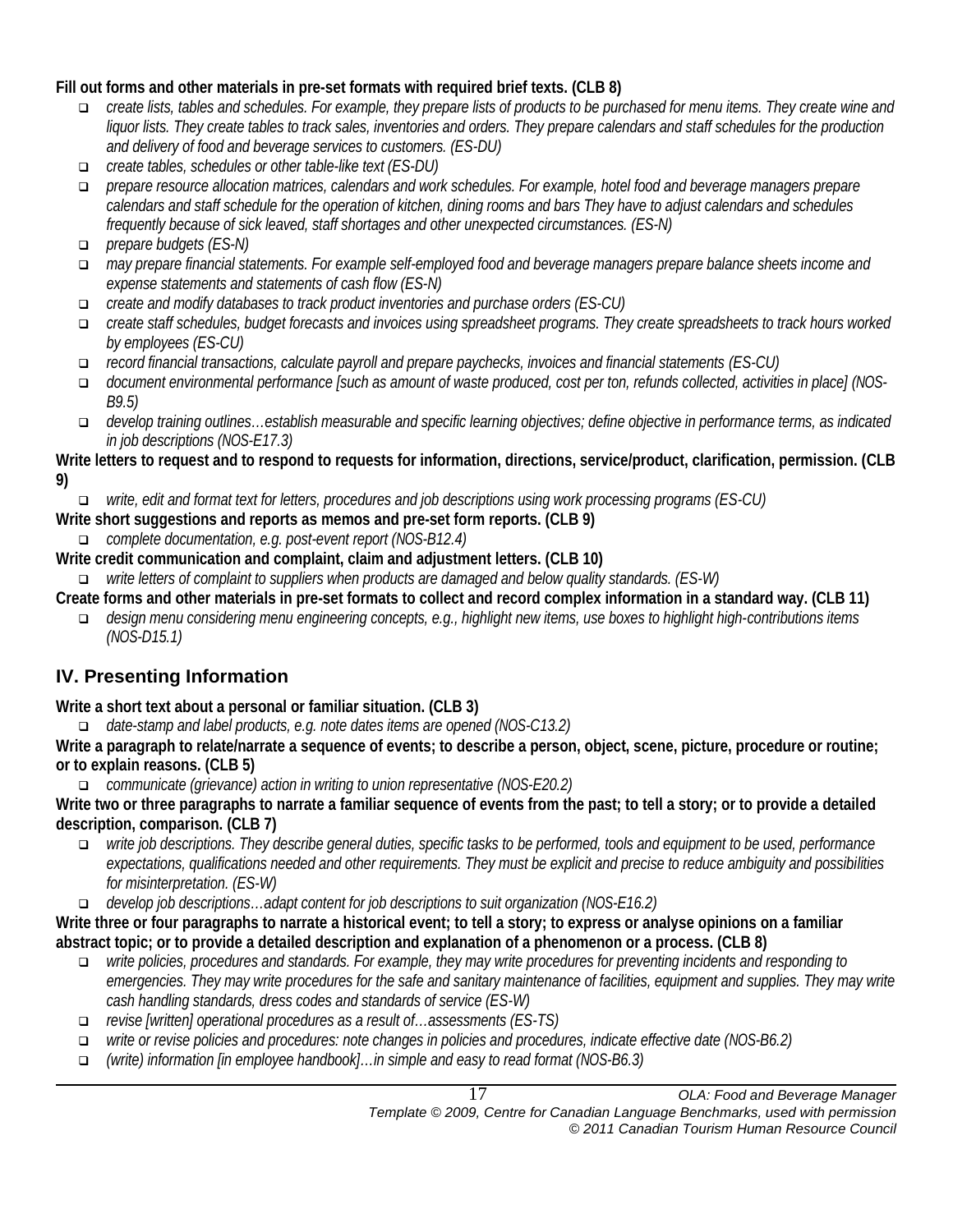*(write) or update environmental policies (NOS-B9.5)*

#### **Write a paper, essay, report to describe and compare complex ideas, phenomena or processes. (CLB 9)**

 *may write texts for leaflets, brochures, newspapers, newsletters and internet sites to promote their food and beverage service establishments. For example, catering service and banquet managers write leaflets, brochures and texts for websites. They describe their organizations' menu items and personalized services. They may also write newsletter articles about topics such as matching wines to foods. They gather, select and rewrite information from various sources for mixed audience if industry professionals and gourmets. (ES-W)*